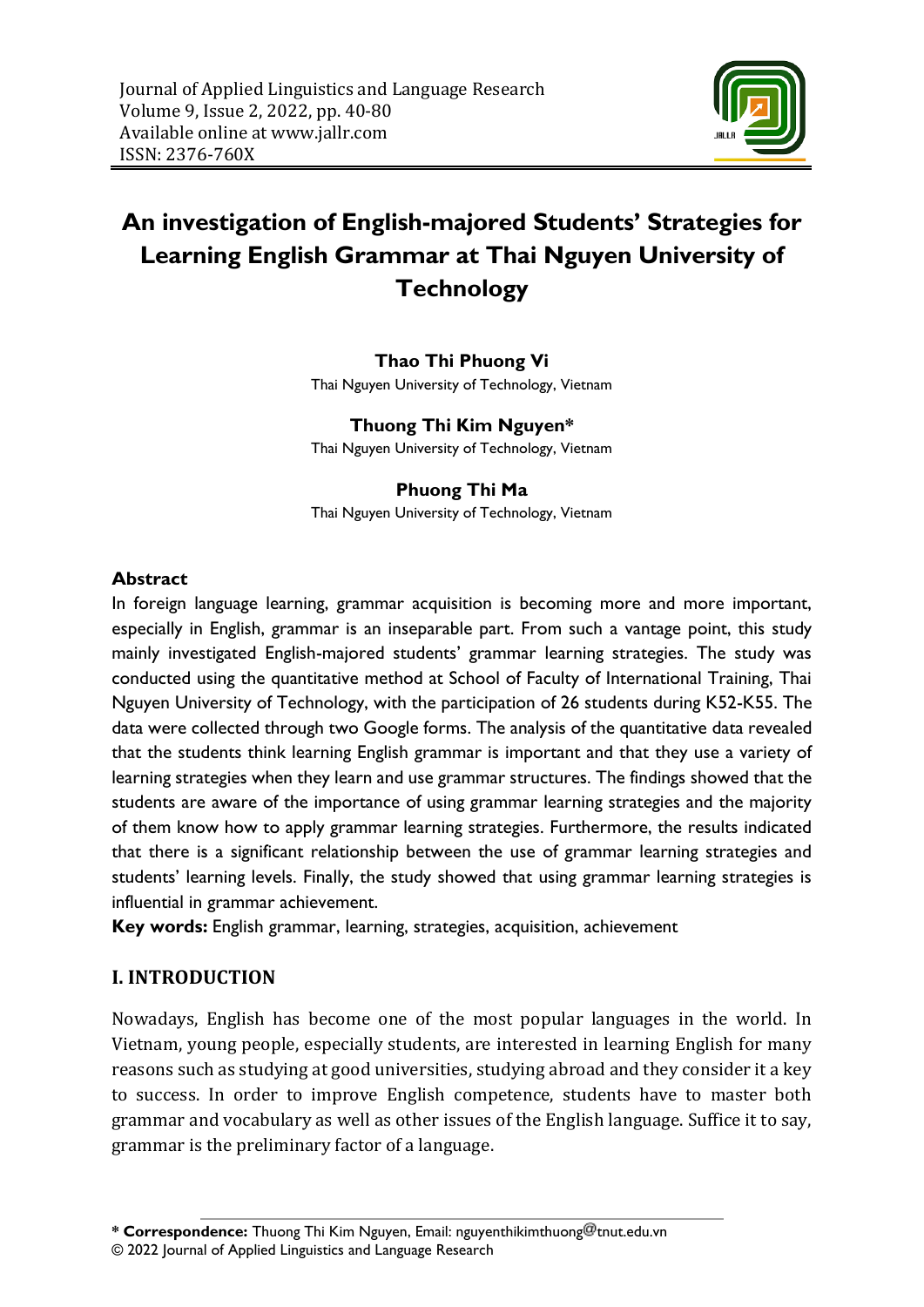Grammar plays an important role in the process of second language acquisition. Grammar names types of words and word groups that make up sentences not only in English, but any in language. David Crystal, ("In Word and Deed," TES Teacher, April 30, 2004) said that "Grammar is the structural foundation of our ability to express ourselves. The more we are aware of how it works, the more we can monitor the meaning and effectiveness of the way we and others use language. It can help foster precision, detect ambiguity, and exploit the richness of expression available in English." Hence, we cannot deny that skills of language learning including listening, speaking, reading and writing cannot be successfully achieved without grammar. Thus, the study of grammar learning strategies is an important step in second language acquisition. Learning strategy is important for students to improve their English competence. Learning strategy is also a solution for students to cope with the students' difficulties and helps them to become an independent learner. Accordingly, applying grammar learning strategies is an effective way to study.

The ultimate goal of the study is to enhance English-majored students' proficiency, particularly in English grammar acquisition. This study aims to provide a definition of grammar learning strategies, and then sheds light on how such strategic device can assist the process of mastering grammar. Therefore, the specific goal of this study is to find out the students' awareness of the importance of grammar learning and their grammar learning approaches.

Here are the two research questions of the study:

- 1. To what extent do students understand the role of grammar in learning English?
- 2. How do students apply grammar learning strategies during their learning process?

This study was conducted to all of English-majored students at Thai Nguyen University of Technology in order to know to what extent they understand the role of grammar and what grammar learning strategies they apply during their learning process.

The study was conducted using quantitative method. The study included survey questionnaires for English-majored students at Thai Nguyen University of Technology.

After getting the results, the researcher used the tables and charts for presenting the data and made analyses.

Currently, at Thai Nguyen University of Technology, there are not many studies on learning approaches for English grammar. Thus, this research is very necessary for students, especially English-majored students as it helps students learn English grammar effectively and quickly. Instead, the research also offers some effective strategies to learn English grammar to help students firmly grasp the knowledge. Grammar plays an important role to form a sentence in English. It is the foundation for learners to form other skills such as listening, speaking, reading, and writing, especially in communication. If you are grammatically incorrect, other people will not understand what you are saying, the conversation will become boring. Not only that, grammar is the main factor for students to pass exams such as TOEIC, TOEFL, IELTs... Therefore, learning grammar is extremely necessary. This study will help English-majored students at Thai Nguyen University of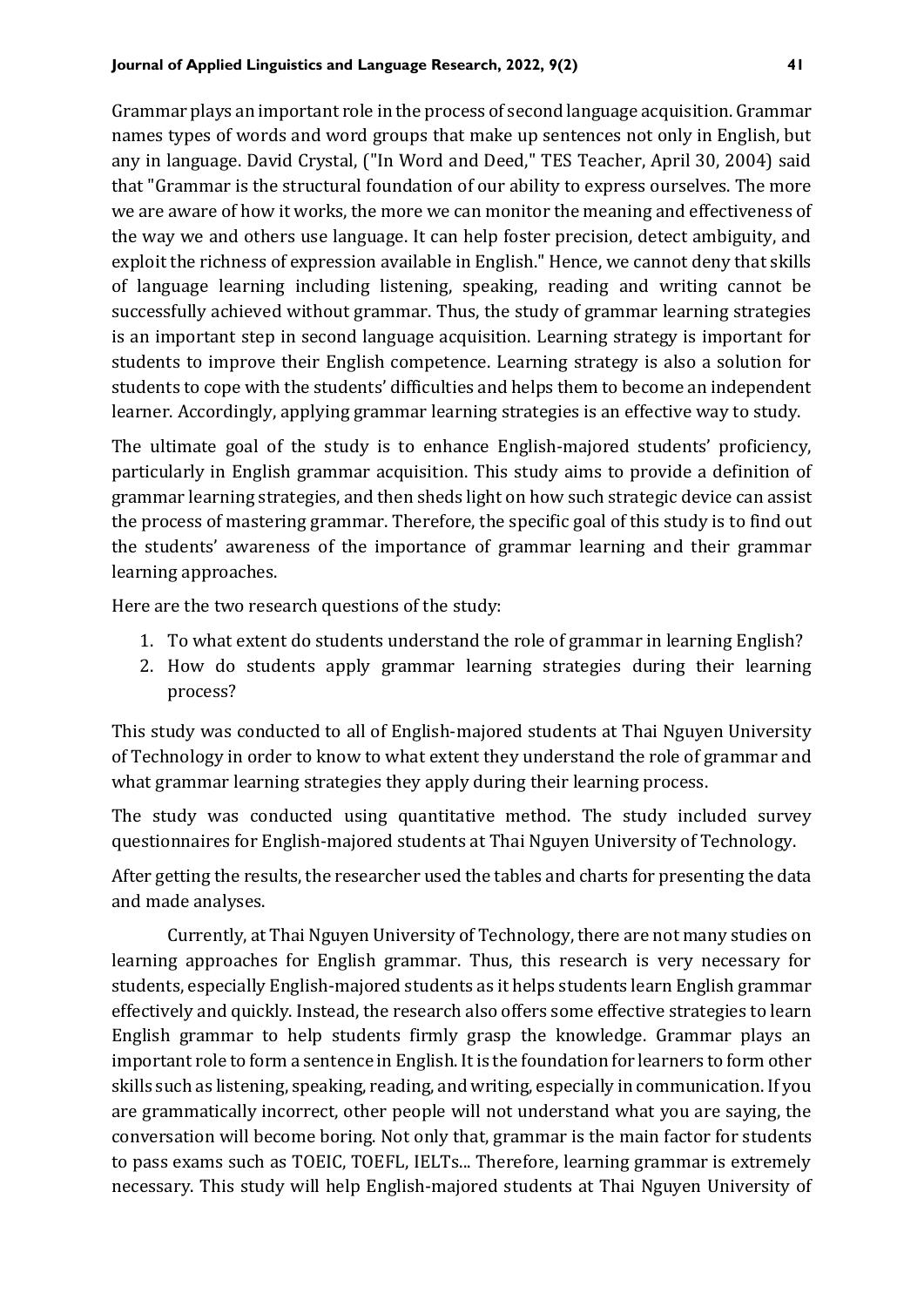Technology with useful strategies in learning English grammar. Learning strategies are important for students to improve their English proficiency. Learning strategies are a way for students to deal with their difficulties and a way to become independent learners. Then the result of the research by Supakorn (2018) indicated that the higher achievers practiced all of the strategies categories significantly more often than the lower achievers. On the basis of the idea above, this study helps to raise the students' awareness of the importance of grammar learning and useful learning strategies.

The study is divided into four chapters. Each chapter deals with an important aspect of the study.

Chapter 1 is the introduction of the study, which includes the rationale, aim, research questions, scope, significance of the study as well as the methods and organization of the study.

Chapter 2 is about grammar in language instruction and synthesizes the research into language learning strategies; presents the information about some basic concepts related to language learning strategies and Grammar learning strategies. In addition, the classifications of language learning strategies and Grammar learning strategies are reviewed to set up the theoretical framework for the investigation in the next chapter.

Chapter 3 includes the context of the study, research questions, participants, data collection instruments, procedures, data analysis and implications.

Chapter 4 summarizes the main issues of the whole study and gives the future directions for further research and limitations of the study.

## **II. LITERATURE REVIEW**

In this chapter of the study, a brief review of learning grammar strategies is given; some basic concepts related to language learning and grammar learning strategies are also presented. In addition, the classification of language learning strategies in general and grammar learning strategies in particular are reviewed to set up the theoretical framework for the investigation in the next chapter.

# **2.1. Language learning strategies**

# *2.1.1. Background of language learning strategies*

There has been a prominent shift within the field of language learning and teaching over the last twenty years with greater emphasis being put on learners and learning rather than on teachers and teaching. This shift in focus from teachers to learners has led researchers and scholars to carry out different studies on the characteristics of the learner and of the learning situation (Bialystok, 1981). Thus, learners and their roles in learning process have become the primary concern in most research. In parallel to this new shift of interest, questions about how learners process new information have gained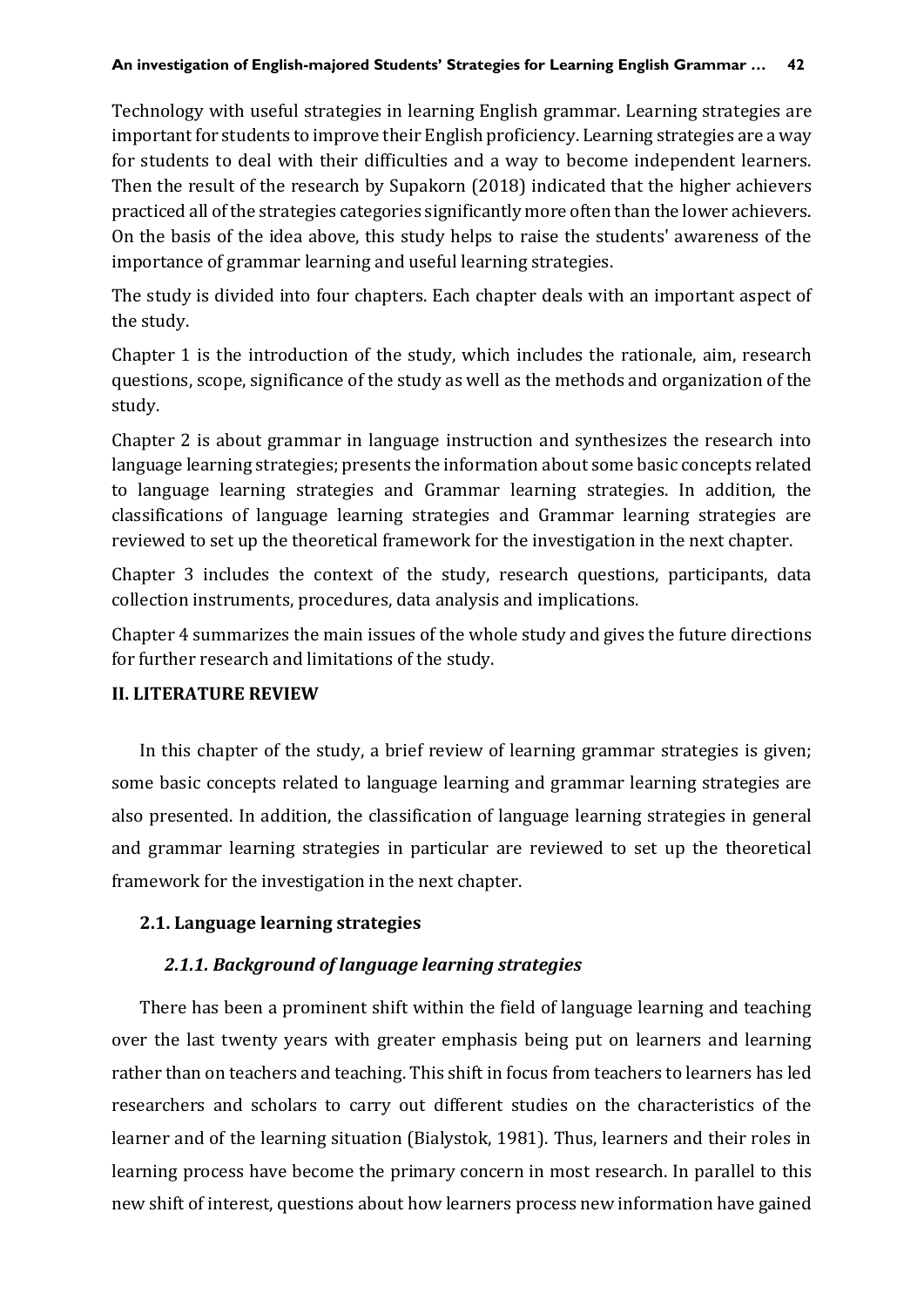importance and prompt researchers to investigate language learning strategies (LLS) of language second learners (Cohen, 1998; O' Maley & Chamot, 1990; Oxford, 1990; Wenden & Rubin, 1987). As Nyikos and Oxford (1993) state "learning begins with the learner"; therefore, "learning how to learn should be considered as the key competence which learners need to be equipped" (Strakova, 2013, p.38).

Researches on language learning strategies have been conducted since the 1960s and welcomed by the pioneering works of Rubin (1975), Stern (1975), Naiman, Fröhlich, Stern and Todesco (1978) providing valuable insight into characteristics, strategies and behaviors of 'good language learners'. They indicated that good language learners employed more and better learning strategies than poor language learners. It has been observed by a number of language educators that some learners with particular cognitive and metacognitive behavior become more successful in the language learning process, whereas, some others fail to reach such success (Rubin, 1975). Wenden (1987) says" Learning strategies are various operations that learner use in order to make sense of their learning". Also, Williams and Burden (1997, p. 149) stated that developments in cognitive psychology influenced much of research done on language learning strategies.

## *2.1.2. Definition of language learning strategies*

Many researchers and experts have defined LLS from different points of view. An early definition given by Rigeney (1978) defines LLS as the often-conscious steps or behaviors used by language learners to enhance the acquisition, storage, retention, recall, and use of new information. Oxford, Lavine, and Crookall (1989) have the same idea as Rigeney (1987) about LLS. They started that LLS are used to enhance and facilitate language acquisition. They referred to LLS as "actions, behaviors, steps, or techniques such as seeking out target language conversation partners or giving oneself encouragement to tackle a difficult language task- used by learners to enhance learning" (p.29).

According to Wenden (1987a), language learning strategies can be defined from the aspect of language learning behaviors, such as learning and regulating the meaning of a second or foreign language, cognitive theory, such as learners' strategic knowledge of language learning, and the affective view, such as learners' motivation, attitude, etc. It is argued that three points of views can improve language learning.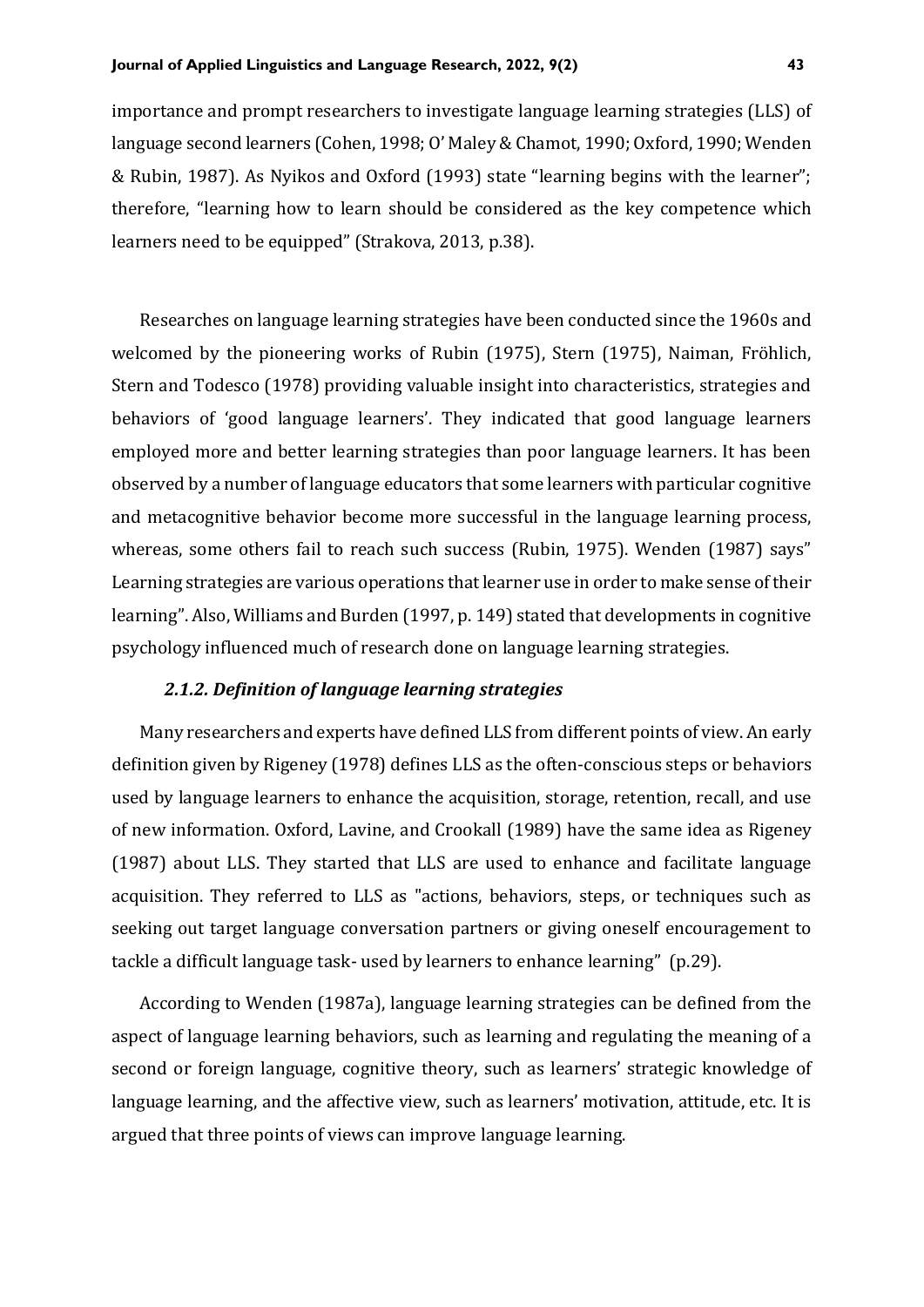Rubin (1987) defined LLS as behaviors, steps, or techniques that language learners apply to facilitate language learning. Moreover, Oxford (1990) defines learning strategies as "specific actions taken by the learner to make learning easier, faster, more enjoyable, more self-directed, more effective and more transferable to new situations" (p. 8).

According to O'Malley and Chamot (1990), "learning strategies are special ways of processing information that enhance comprehension, learning, or retention of the information" or in their other words learning strategies are the "special thoughts or behaviors that individuals use to help them comprehend, learn, or retain new information" (p. 1).

Richards and Platt (1992) stated that learning strategies are "intentional behavior and thoughts used by learners during learning so as to better help them understand, learn, or remember new information." (p. 209). Faerch Claus and Casper (1983) stress that a learning strategy is "an attempt to develop linguistic and sociolinguistic competence in the target language." (p.67).

As stated by Stern (1992) "the concept of learning strategy is dependent on the assumption that learners consciously engage in activities to achieve certain goals and learning strategies can be regarded as broadly conceived intentional directions and learning techniques" (p.261).

Ellis (1997) wrote, "the particular approaches or techniques that a learner employs to try to learn a language second" (p.76). He further explained that learning strategies can be behavioral or mental and are typically problem-oriented. Next, Ghani (2003) defined LLS as specific actions, behaviors, steps, or techniques that students frequently use to improve their progress in language second developing skills; these can facilitate the internalization, storage, retrieval, or use of new language.

Obviously, learning strategies are defined in different words and from different perspectives such as cognitive, social, or pragmatic. Therefore, researchers worked out the taxonomy of learning strategies instead of defining them. This can be seen in the following part.

#### *2.1.3. Classification of language learning strategies*

Language Learning Strategies have been classified by many scholars. However, most of their attempts to classify LLS reflects more or less the same categorizations of LLS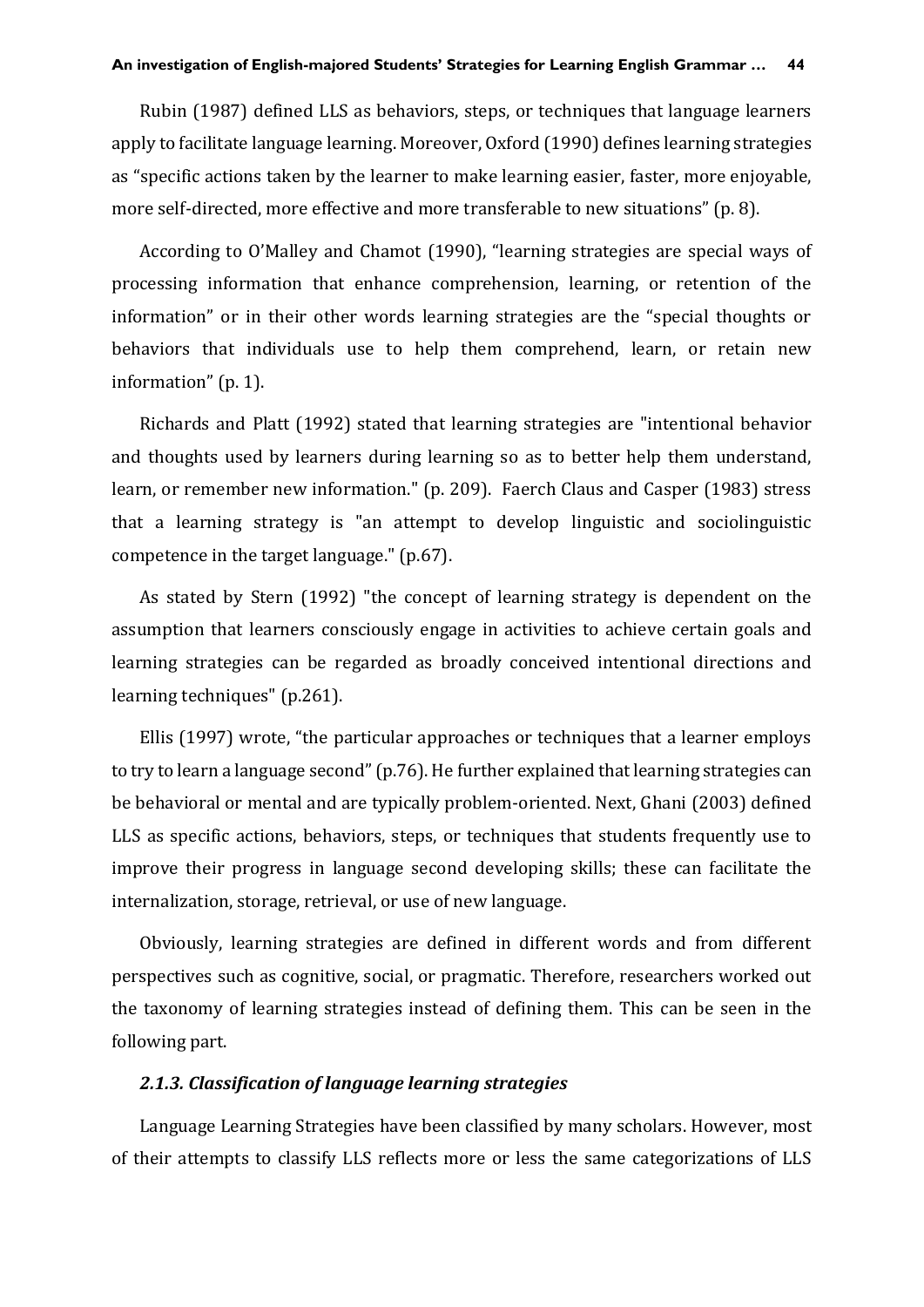without any radical changes. In that follows, Rubin (1987), O'Malley (1985), Oxford (1990), and Stern (1992) taxonomies of LLS will be handled.

O'Malley et al. (1985) divided language learning strategies into three main subcategories: Metacognitive Strategies, Cognitive Strategies, Socio-affective Strategies (pp. 582-584). Metacognitive is a term to express executive function, strategies which require planning for learning, thinking about the learning process as it is taking place, monitoring of one's production or comprehension, and evaluating learning after an activity is completed. Cognitive strategies are more limited to specific learning tasks and they involve more direct manipulation of the learning material itself. Repetition, resourcing, translation, grouping, note taking, deduction, recombination, imagery, auditory representation, keyword, contextualization, elaboration, transfer, inferencing are among the most important cognitive strategies. As to the socio-affective strategies, it can be stated that they are related to social-mediating activity and transacting with others. Cooperation and question for clarification are the main socio-affective strategies (Brown 1987, pp. 93-94).

Rubin (1987), who pioneered much of the work in the field of strategies, makes the distinction between strategies contributing directly to learning and those contributing indirectly to learning. According to Rubin, there are three types of strategies used by learners that contribute directly or indirectly to language learning. These are:

- Learning Strategies
- Communication Strategies
- Social Strategies

LLS are of two main types, being the strategies contributing directly to the development of the language system constructed by the learner:

- Cognitive Learning Strategies
- Metacognitive Learning Strategies

Cognitive Learning Strategies refer to the steps or operations used in learning or problem-solving that require direct analysis, transformation, or synthesis of learning materials. Rubin identified six main cognitive learning strategies contributing directly to language learning:

- Clarification / Verification
- Guessing / Inductive Differencing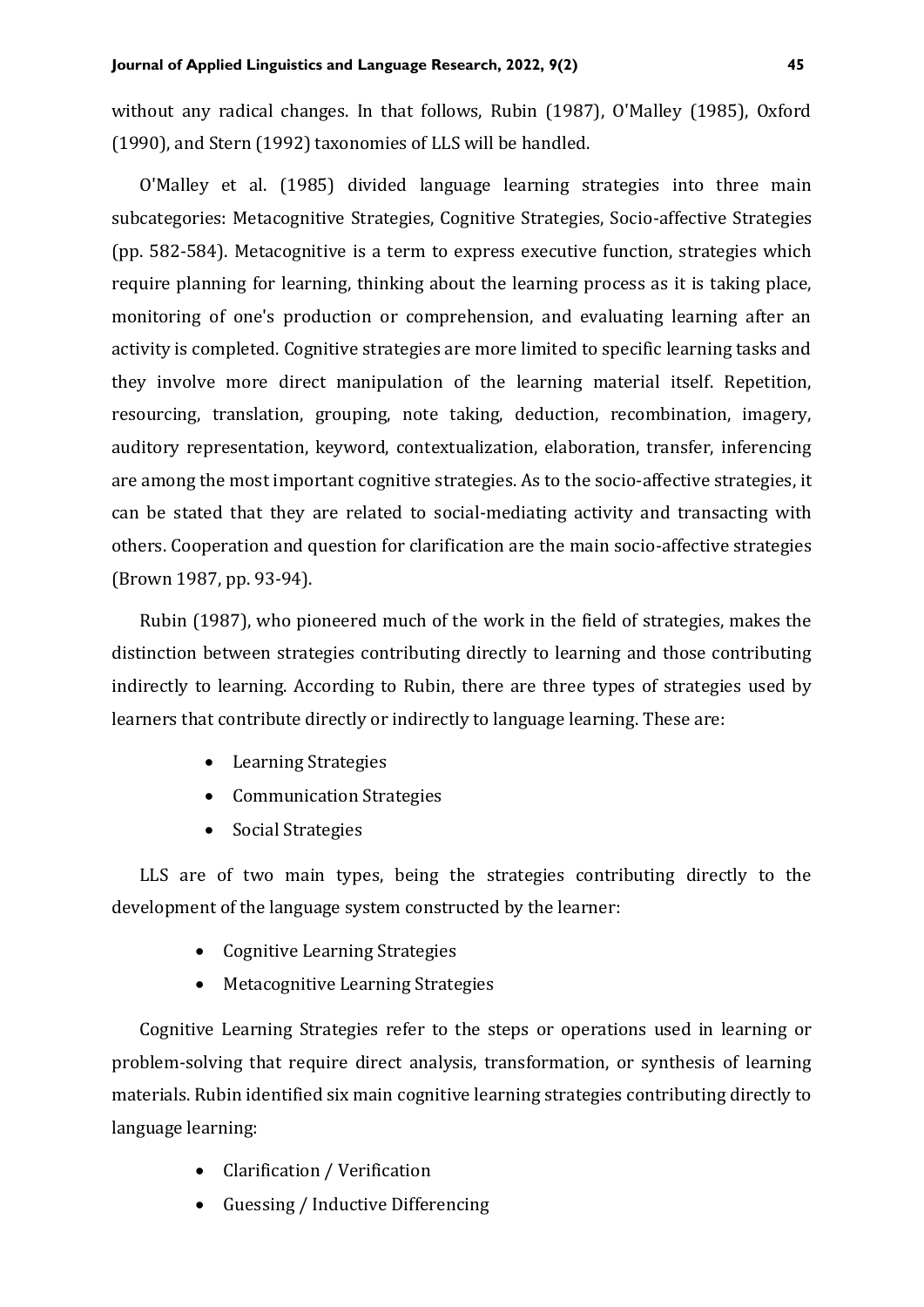- Deductive Reasoning
- **Practice**
- Memorization
- Monitoring

Metacognitive Learning Strategies, these strategies are used to oversee, regulate or self-direct language learning. They involve various processes as planning, prioritizing, setting goals, and self-management. Communication strategies are less directly related to language learning since their focus is on the process of participating in a conversation and getting meaning across or clarifying what the speaker intended. Communication strategies are used by speakers when faced with some difficulty due to the fact that their communication ends outrun their communication means or when confronted with misunderstanding by a co-speaker. Social strategies are those activities learners engage in which afford them opportunities to be exposed to and practise their knowledge. Although these strategies provide exposure to the target language, they contribute indirectly to learning since they do not lead directly to the obtaining, storing, retrieving, and using of language (Rubin and Wenden 1987, pp. 23-27).

Oxford (1990) saw the aim of language learning strategies as being oriented towards the development of communicative competence. Oxford divided language learning strategies into two main classes, direct and indirect, which are further subdivided into 6 groups. In Oxford's system, metacognitive strategies help learners to regulate their learning. Affective strategies are concerned with the learner's emotional requirements such as confidence, while social strategies lead to increased interaction with the target language. Cognitive strategies are the mental strategies learners use to make sense of their learning, memory strategies are those used for storage of information, and compensation strategies help learners to overcome knowledge gaps to continue the communication (p. 9).

It can be seen that much of the recent work in this area has been underpinned by a broad concept of language learning strategies that goes beyond cognitive processes to include social and communicative strategies. In 1990, Rebecca and Oxford introduced strategies inventory for language learning. This invention described the various type of LLS that learners employ to help him/her to learn a new language.

According to Stern (1992), there are five main language learning strategies, (pp. 262- 266). These are as follows: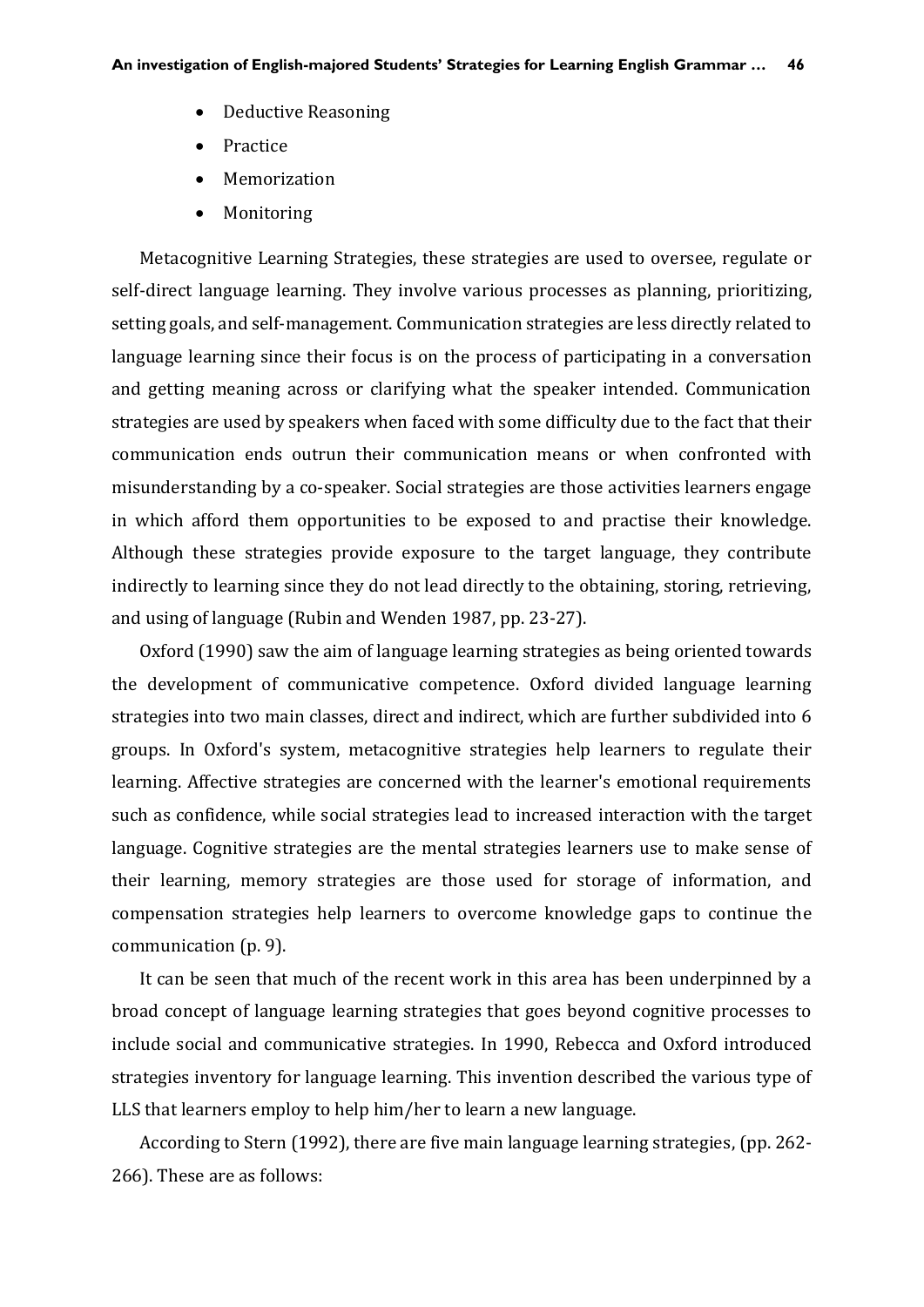- Management and Planning Strategies
- Cognitive Strategies
- Communicative Experiential Strategies
- Interpersonal Strategies
- Affective Strategies

Management and Planning Strategies are related with the learner's intention to direct his own learning. A learner can take charge of the development of his own programmer when a teacher whose role is that of an adviser and resource person helps him. That is to say that the learner must:

- Decide what commitment to make to language learning
- Set himself reasonable goals
- Decide on an appropriate methodology, select appropriate resources, and monitor progress.
- Evaluate his achievement in the light of previously determined goals and expectations (Stern 1992, p.263).

Cognitive Strategies are steps or operations used in learning or problem solving that require direct analysis, transformation, or synthesis of learning materials. In the following, some of the cognitive strategies are exhibited:

- Clarification / Verification
- Guessing / Inductive Inferencing
- Deductive Reasoning
- Practice
- Memorization
- Monitoring

Communication strategies, such as circumlocution, gesturing, paraphrasing, or asking for repetition and explanation are techniques used by learners so as to keep a conversation going. The purpose of using these techniques is to avoid interrupting the flow of communication (Stern, 1992, p. 265). Interpersonal Strategies should monitor their own development and evaluate their own performance. Learners should contact with native speakers and cooperate with them. Learners must become acquainted with the target culture (Stern, 1992, pp.265-266). For Affective Strategies, it is evident that good language learners employ distinct affective strategies. Language learning can be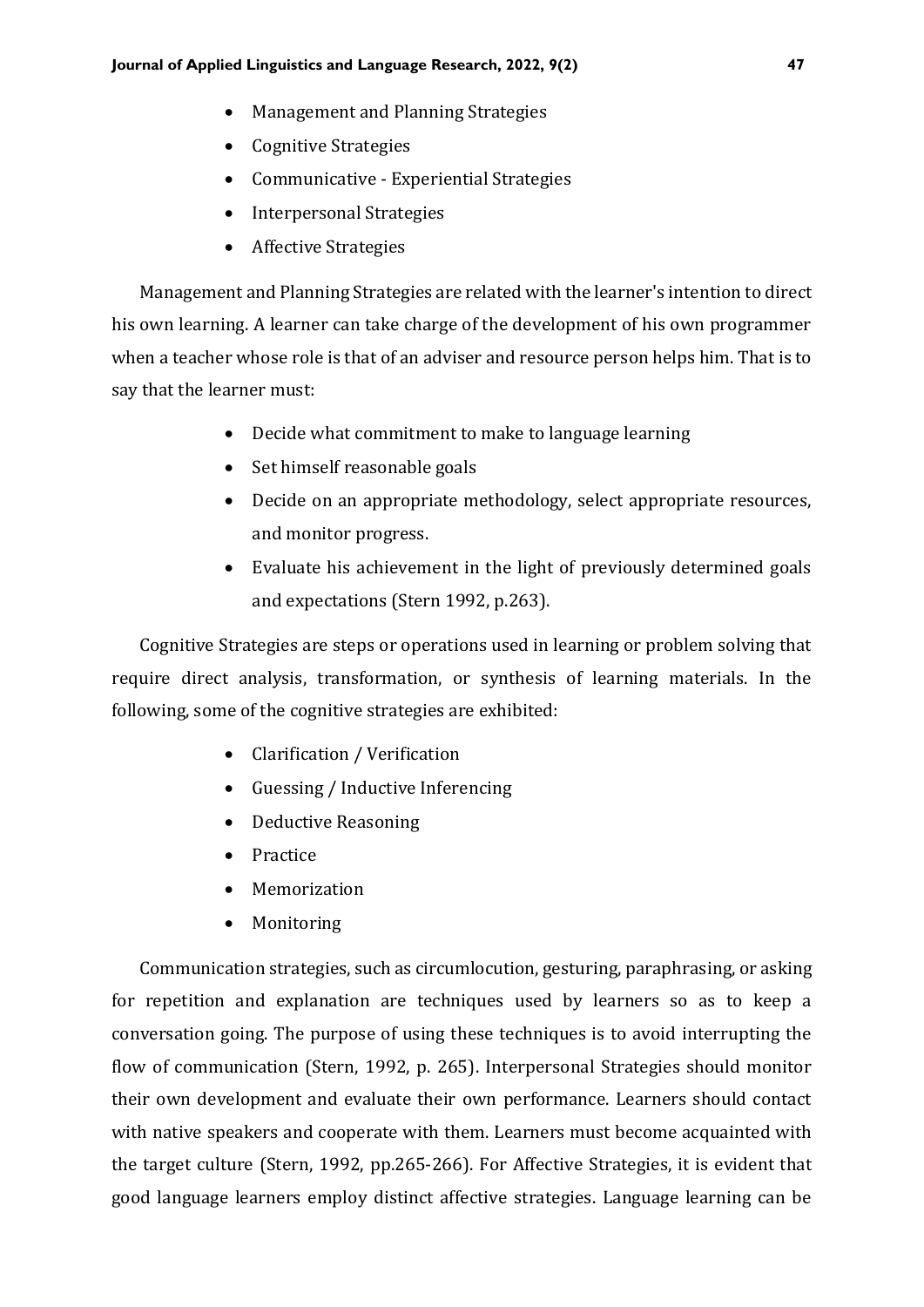frustrating in some cases. In some cases, the feeling of strangeness can be evoked by the foreign language. In some other cases, foreign language learners may have negative feelings about native speakers of foreign language. Good language learners are more or less conscious of these emotional problems. Good language learners try to create associations of positive affect towards the foreign language and its speakers as well as towards the learning activities involved. Learning training can help students to face up to the emotional difficulties and to overcome them by drawing attention to the potential frustrations or pointing them out as they arise (Stern, 1992, p. 266).

#### *2.1.4. Determination of Learning Strategies*

The research into learning styles and strategies began in the 1970s, following the developments in second language acquisition and cognitive psychology. This was also the time when the focus of second language learning moved from teaching processes to learning processes. Therefore, several researchers began to investigate learner differences and sought to find out why some learners are more successful than others in learning a foreign language.

Rubin's study of successful language learners is considered, in the literature, to be one of the earliest investigations into learner differences. Rubin observed language classes directly or on videotape and identified several strategies – rather techniques or devices – of good language learners. She suggested that the good language learner: (1) is a willing and accurate guesser, (2) has a strong drive to communicate, (3) is often uninhibited about his/her weakness in the second language and ready to risk making mistakes, (4) is willing to attend to form, (5) practices, (6) monitors his/her speech and compares it to the native standard, and (7) attends to meaning in its social context. Rubin also suggested that these strategies could also be learned to help less successful learners. Just about the same time Stern (1975), (as cited in Stern, 1983) identified ten strategies that were employed by successful learners. These strategies were:

- 1. Planning strategy: a personal learning style or positive learning strategy.
- 2. Active strategy: an active approach to the learning task.
- 3. Empathic strategy: a tolerant and outgoing approach to the target language and its speakers.
- 4. Formal strategy: technical know-how of how to tackle a language.
- 5. Experimental strategy: a methodical but flexible approach, developing the new language into an ordered system and constantly revising it.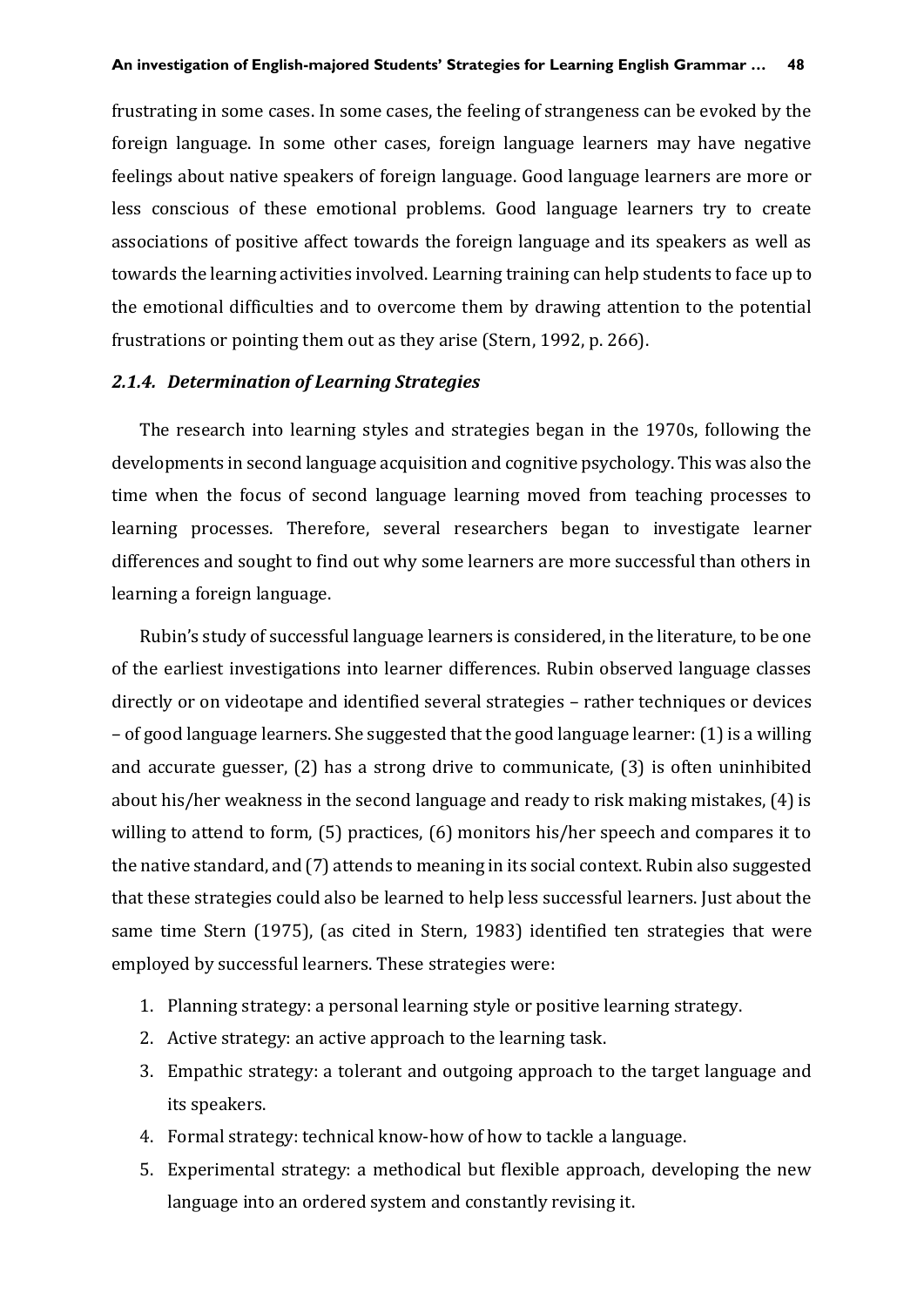- 6. Semantic strategy: constant searching for meaning.
- 7. Practice strategy: willingness to practice.
- 8. Communication strategy: willingness to use the language in real communication.
- 9. Monitoring strategy: self-monitoring and critical sensitivity to language use.
- 10. Internalization strategy: developing the second language more and more as a separate reference system and learning to think in it. (Stern, 1983, pp. 414-415).

In the preparation of the grammar learning strategies used in this study, the researcher benefited from the general language learning strategy definitions that were suggested by O'Malley and Chamot (1990) and Oxford (1990). In addition to the three major strategy categories of O'Malley and Chamot (i.e., cognitive, metacognitive, and social-affective) compensation strategies from Oxford's taxonomy were used as the fourth category of the list used for this study. "Practicing", which is listed under memory strategies by Oxford, is included among cognitive strategies for this study since Oxford (1990) herself acknowledges the fact that memory strategies are occasionally considered to be cognitive strategies. The type of strategies that represent grammar learning strategies written for this study can be seen in Table 1. The strategies taken from Oxford are indicated with citations; all the others are from O'Malley and Chamot (1990).

| <b>LEARNING STRATEGY</b>    | <b>DEFINITION</b>                                                                                                                                   |  |
|-----------------------------|-----------------------------------------------------------------------------------------------------------------------------------------------------|--|
| <b>Cognitive Strategies</b> |                                                                                                                                                     |  |
| Practicing (Oxford, 1990)   | Repeating, formally practicing with sounds and<br>writing systems, recognizing and using formulas,<br>recombining, and practicing naturalistically. |  |
| Resourcing                  | Using target language reference materials (i.e.<br>dictionaries, textbooks, etc.)                                                                   |  |
| Grouping                    | Classifying words, terminology,<br>numbers,<br><sub>or</sub><br>concepts according to their attributes.                                             |  |
| Note Taking                 | Writing down key words and concepts<br>in<br>abbreviated verbal, graphic, or numerical form to<br>assist performance of a language task.            |  |

*Table 1 - Categorization used for the grammar learning strategies of this study*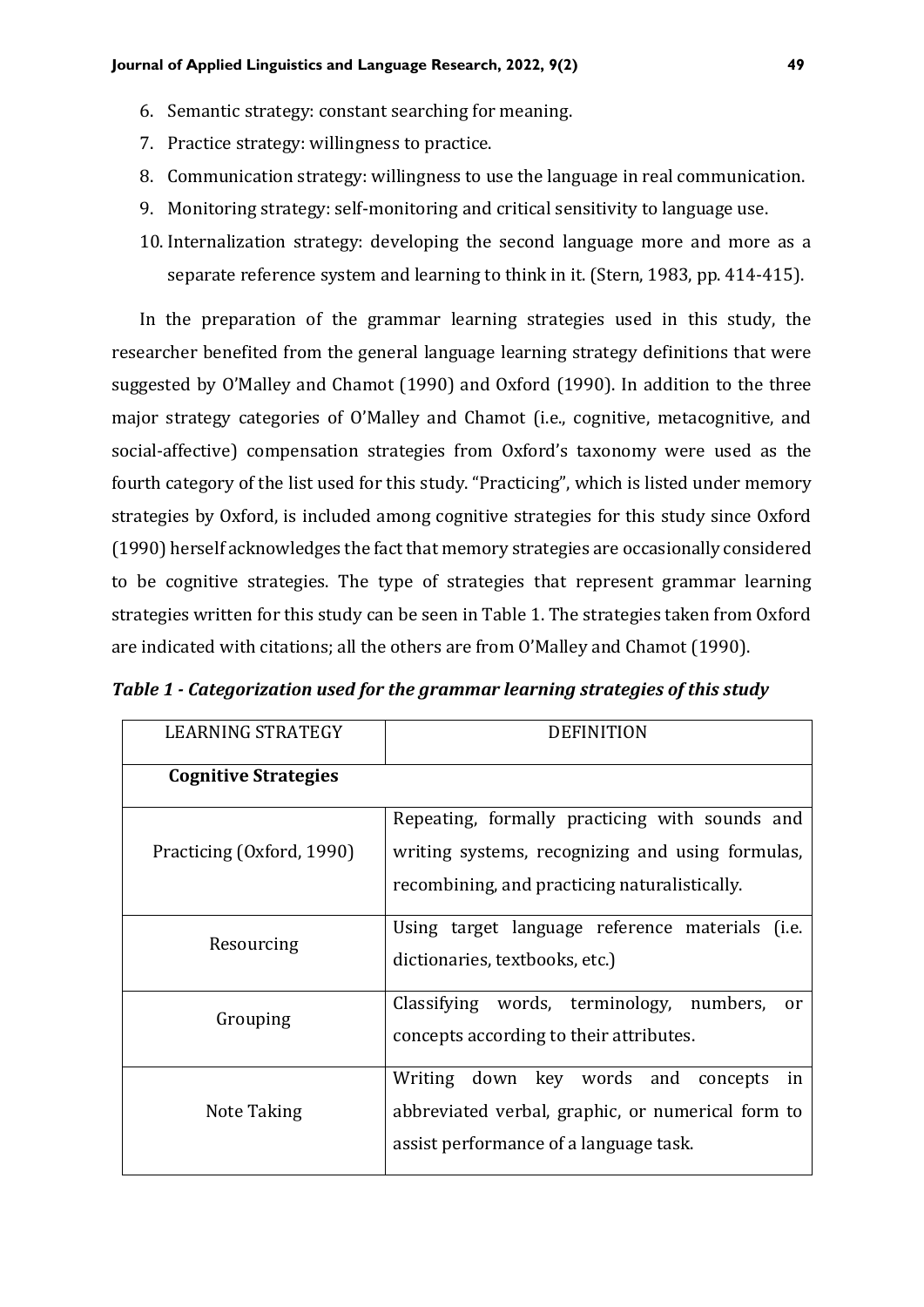| Highlighting (Oxford, 1990)                      | Using a variety of emphasis techniques (e.g.<br>underlining, starring, or color-coding) to focus on<br>important information in a passage<br>Applying rules to understand or produce the second<br>language or making up rules based on language<br>analysis.                   |  |
|--------------------------------------------------|---------------------------------------------------------------------------------------------------------------------------------------------------------------------------------------------------------------------------------------------------------------------------------|--|
| Deduction/Induction                              |                                                                                                                                                                                                                                                                                 |  |
| Imagery                                          | Relating new information to visual concepts in<br>familiar,<br>easily<br>retrievable<br>via<br>memory<br>visualizations, phrases, or locations                                                                                                                                  |  |
| Elaboration                                      | Relating new information to prior knowledge;<br>relating different parts of the new information to<br>other;<br>each<br>making<br>meaningful<br>personal<br>associations to information presented; using mental<br>actual pictures or visuals to represent<br>or<br>information |  |
| Transfer                                         | Using previously acquired linguistic<br>and/or<br>conceptual knowledge to assist comprehension or<br>production                                                                                                                                                                 |  |
| Inferencing                                      | Using available information to guess meanings of<br>new items, predict outcomes, or fill in missing<br>information                                                                                                                                                              |  |
| Analyzing expressions<br>(Oxford, 1990)          | Determining the meaning of a new expression by<br>breaking it down into parts; using the meanings of<br>various parts to understand the meaning of the<br>whole expression                                                                                                      |  |
| <b>Analyzing Contrastively</b><br>(Oxford, 1990) | Comparing elements of the new language with<br>elements of one's own language to determine<br>similarities and differences                                                                                                                                                      |  |
| Translating (Oxford, 1990)                       | Using the first language as a base for understanding<br>and/or producing the second language                                                                                                                                                                                    |  |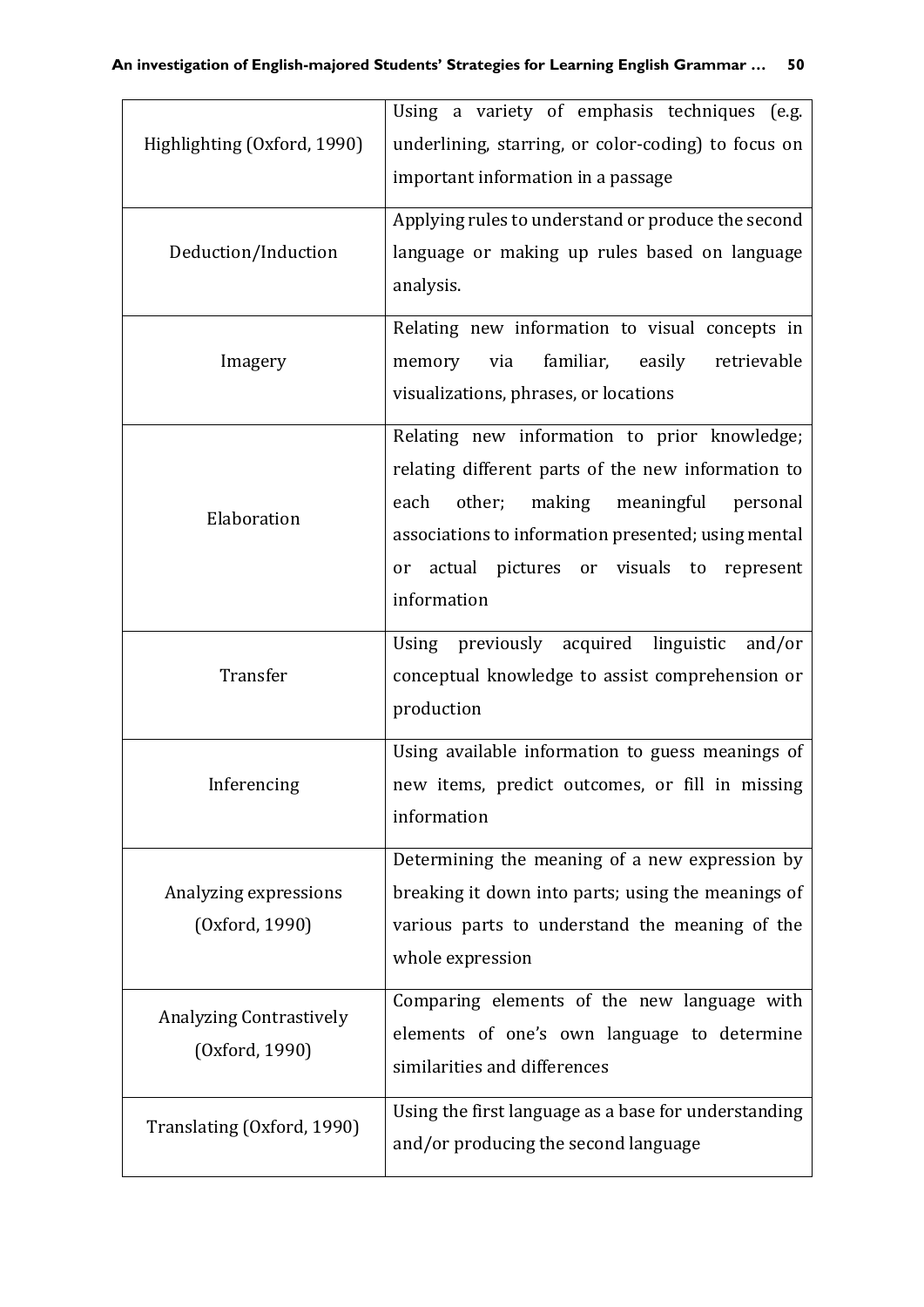| <b>Metacognitive Strategies</b>    |                                                       |  |  |  |
|------------------------------------|-------------------------------------------------------|--|--|--|
| <b>Advance Organization</b>        | Previewing the main ideas and concepts of the         |  |  |  |
| (Planning)                         | material to be learned.                               |  |  |  |
| Selective Attention                | Attending to phrases, linguistic markers, sentences,  |  |  |  |
|                                    | or types of information                               |  |  |  |
|                                    | Seeking or arranging conditions that help one learn,  |  |  |  |
| Self-Management                    | finding opportunities for additional<br>such as       |  |  |  |
|                                    | language or content input and practice                |  |  |  |
| Self-Monitoring                    | Checking one's oral or written production while it is |  |  |  |
|                                    | taking place.                                         |  |  |  |
| <b>Social-affective Strategies</b> |                                                       |  |  |  |
|                                    | Working with one or more peers to obtain feedback,    |  |  |  |
| Cooperation                        | pool information, or model a language activity        |  |  |  |
|                                    |                                                       |  |  |  |
|                                    | Asking a teacher or other native speaker for          |  |  |  |
| <b>Question for Clarification</b>  | repetition, paraphrasing, explanation,<br>and/or      |  |  |  |
|                                    | examples                                              |  |  |  |
| Self-talk                          | Reducing anxiety by using mental techniques that      |  |  |  |
|                                    | make one feel competent to do the learning task.      |  |  |  |
| <b>Compensation Strategies</b>     |                                                       |  |  |  |
| (Oxford, 1990)                     |                                                       |  |  |  |
| Overcoming limitations in          | Avoiding communication<br>partially<br>totally,<br>or |  |  |  |
| speaking or writing                | adjusting or approximating the message, using         |  |  |  |
|                                    | circumlocution or synonym                             |  |  |  |

# **2.2. Grammar learning strategies**

# *2.2. 1. Definition of Grammar learning strategies*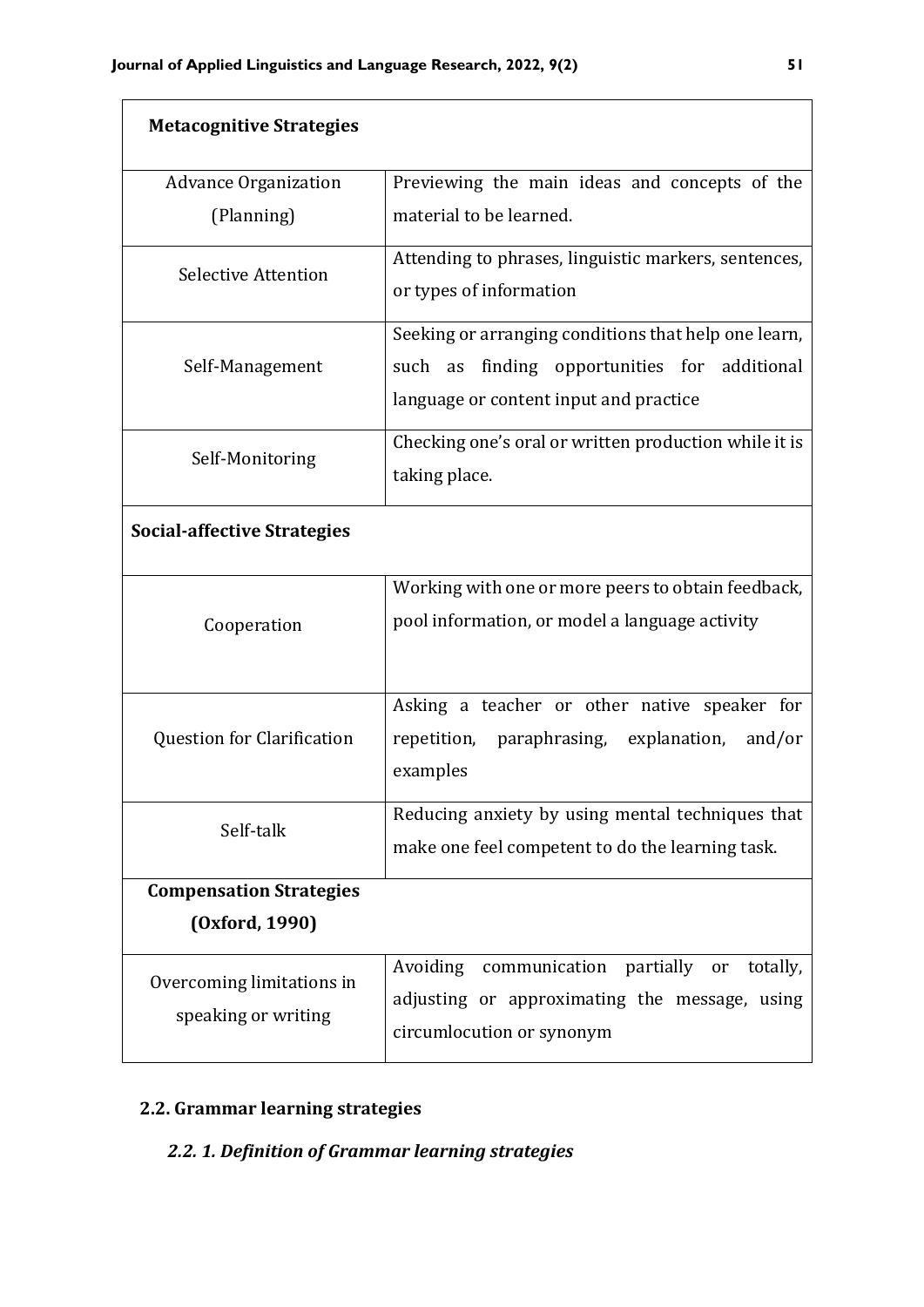Grammar learning strategies (GLS) are part of language learning strategies defined as "specific actions, behaviors, steps, or techniques, such as seeking out conversation partners or giving oneself encouragement to tackle a difficult language task, used by students to enhance their own learning" (Scarcella and Oxford, 1992, as cited in Oxford, 2003, p. 2). Grammar learning strategies as one of the main strategies, which would help the successful learning of a new language, possess distinctive characteristics. According to Griffiths (2008) , (as cited in Pawlak, 2009) GLS possess distinctive characteristics, which she summarizes as follows: GLS are what learners do, which indicates an active approach, the application of GLS is partly conscious, they are optional which means that learners choose which strategies they will use, their use entails purposeful activity, learners apply them in order to regulate and control the process of learning and to facilitate the process of learning.

One of the first attempts to define GLS was provided by Oxford et al. (2007), who, basing on the classical definition of LLS proposed by Oxford (1990), characterized GLS as "actions and thoughts that learners consciously employ to make language learning and/or language use easier, more effective, more efficient, and more enjoyable." More recently, extrapolating from her new, extensive, and all-inclusive definition of language learning strategies, Oxford (2017) described foreign language grammar learning strategies as "teachable, dynamic thoughts and behaviors that learners consciously select and employ in specific contexts to improve their self-regulated, autonomous foreign language grammar development for effective task performance and long-term efficiency" (p. 244). However, given the focus of the present paper and the rationale that underlay the construction of the Grammar Learning Strategy Inventory, following Cohen and Pinilla Herrera (2010), GLS are understood here as "deliberate thoughts and actions that students consciously [employ] for learning and getting better control over the use of grammar structures" (p. 64). Apart from, like most other definitions of strategies, stressing elements of choice and awareness (although there are clearly different levels thereof), this definition brings to the fore the fact that the learning of foreign learning grammar involves not only getting to know and remembering relevant rules but also developing the ability to successfully employ them in different contexts in such a way that they are used if accurate, meaningful and appropriate (cf. Larsen Freeman, 2003).

#### *2.2.2 Classification of Grammar learning strategies*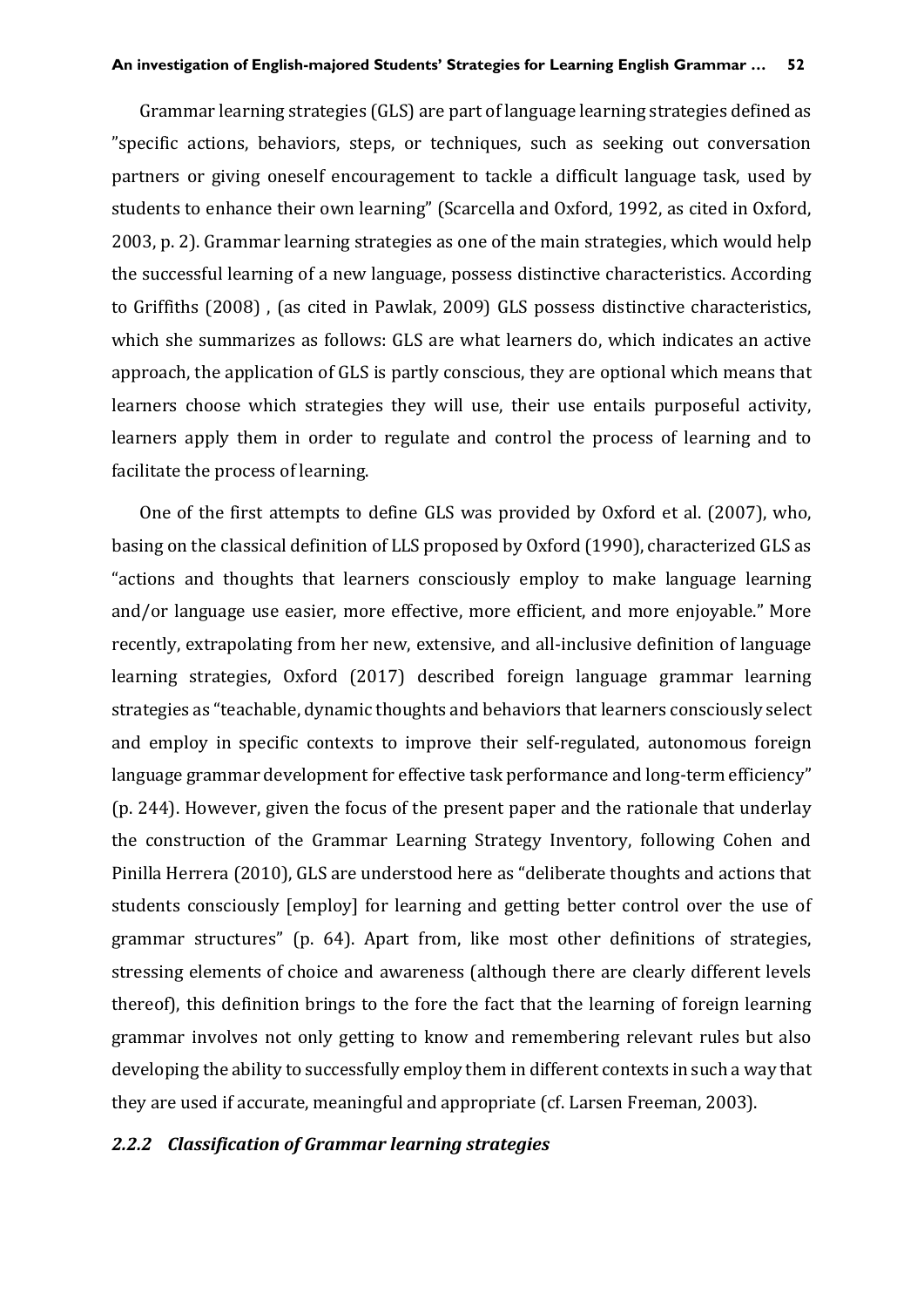Grammar plays a very important role in language learning, like the other aspects of the language, as learning grammar efficiently equips learners with a basis, which aids them to construct their knowledge, and empowers them to use the FL effectively (Ellis, 2006). Learners use certain strategies when learning grammar to enhance their grammar learning proficiency and to make language learning and language use easier, more effective, and more efficient as these strategies control and facilitate the learning process (Griffiths, 2008; Oxford et al., 2007).

## *2.2.3 Classification of Oxford (1990)*

Oxford (1990) proposed a comprehensive classification system of language learning strategies using the two major groups proposed by Rubin's (1981) model; direct (memory, cognitive and Compensation strategies) and indirect (metacognitive, affective and social strategies).

|                     | Memory            | Creating mental links                          |
|---------------------|-------------------|------------------------------------------------|
|                     | <b>Strategies</b> | Applying images and sounds                     |
|                     |                   | Reviewing well                                 |
|                     |                   | <b>Employing action</b>                        |
|                     | Cognitive         | Practising                                     |
|                     | <b>Strategies</b> | Receiving and sending messages strategies      |
|                     |                   | Analysing and reasoning                        |
|                     |                   | Creating structure for input and output        |
| Direct Strategies   | Compensation      | Guessing intelligently                         |
|                     | <b>Strategies</b> | Overcoming limitations in speaking and writing |
|                     | Metacognitive     | Creating your learning                         |
|                     | Strategies        | Arranging and planning your learning           |
| Indirect Strategies |                   | Evaluating your learning                       |
|                     |                   | Lowering your anxiety                          |
|                     |                   |                                                |

**Table 2. Oxford's (1990, p. 17) taxonomy of LLSs**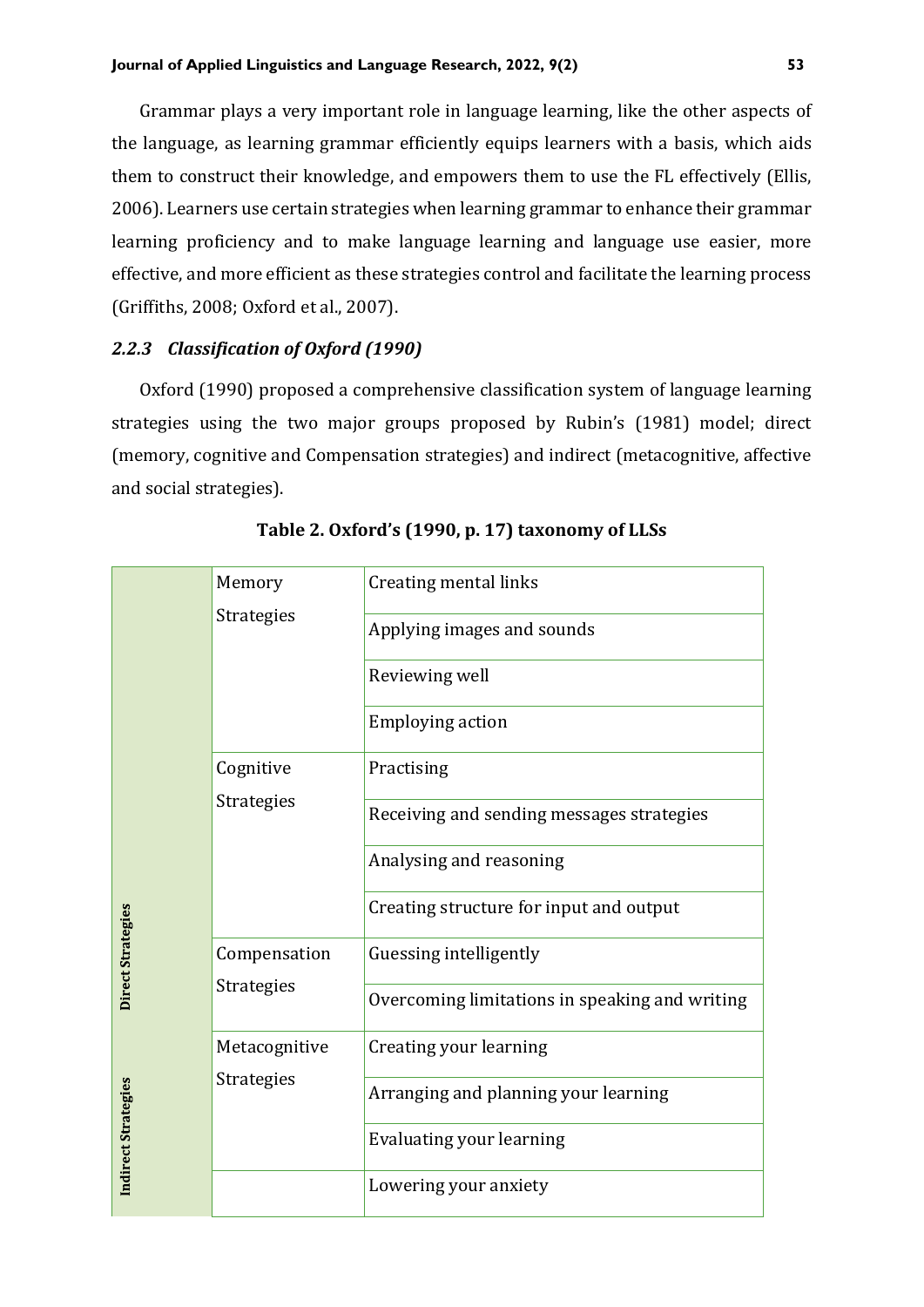| Affective         | Encouraging yourself              |
|-------------------|-----------------------------------|
| <b>Strategies</b> | Taking your emotional temperature |
| Social Strategies | Asking questions                  |
|                   | Cooperating with others           |
|                   | Empathising with others           |

Memory strategies help learners to relate new information to existing ones or relating one grammatical rule or word to another in order to create association in memory but do not necessarily involve deep understanding. Whereas, cognitive strategies enable the learners to manipulate grammatical rules by practicing the grammar rule meaningfully in a realistic setting such as, by participating in conversation, reading a book or article, listening to a lecture, or writing a letter in the new grammar structure. Compensation strategies, on the other hand, serve as auto fillers in learning a language where information gaps occur in understanding or applying grammar rules (Oxford, 1990; 2003). In addition, Metacognitive strategies allow learners to evaluate their own grammar learning pattern and coordinate the learning process. Besides, affective strategies help learners gain control and regulate personal emotions, attitudes, and values. Moreover, social strategies are actions taken by learners so as to seek support or interact with other learners or more proficient speakers of the language (Oxford, 1990; 2003).

## *2.2.3.1 Classification of Oxford et al. (2007)*

One of the most serious attempts to propose a grammar learning taxonomy was made by Oxford, Rang Lee and Park (2007). The researchers tried to make a distinction between three categories of grammar learning strategies that can be linked with three main grammar teaching instructions. These categories are as follows (Oxford et al., 2007, pp. 127-129):

(1) *Strategies for implicit learning which includes a focus on form* (i.e. attending to form in the course of meaning and message conveyance) such as paying attention to how more proficient people say things and imitating, noticing or remembering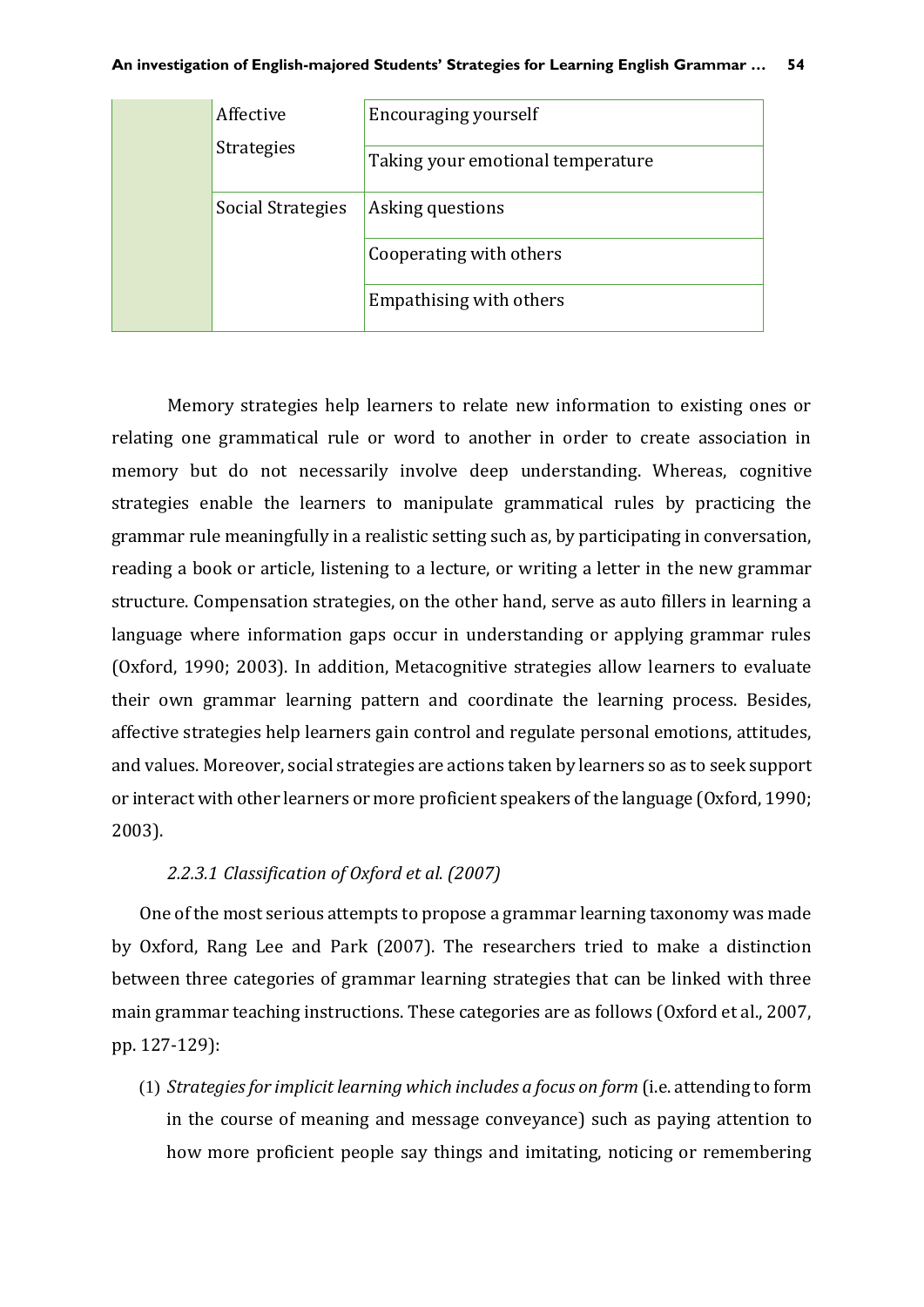structures that are emphasized orally, through pitch, loudness or repetition, or keeping a notebook of new structures that seem very important or frequent, etc.

- (2) *Strategies for explicit inductive learning (*i.e. discovering patterns and rules on the basis of the input data*)* such as participating in rule-discovery discussions in class, creating hypotheses about how the TL operates and then verifying them, or checking with others who are more proficient to make sure that one's interpretation of a rule is correct, etc.
- (3) *Strategies for explicit deductive learning* (*i*.e. employing the rules presented by the teacher in different types of activities) such as previewing a lesson to identify key structures to be covered, attending to rules that the teacher or the book provides, making up sentences using the rule, etc.

While the classification is without a doubt a useful point of departure for investigating grammar learning strategies, it is not free from limitations which have to be borne in mind when discussing and interpreting the findings of studies in which it has been utilized. Among other things, by categorizing GLS according to instructional modes, it adopts a teacher - centered rather than a learner - oriented perspective, it ignores the existing taxonomies of strategies, emphasizes cognitive devices at the expense of other strategy types, places a premium on noticing, understanding and remembering grammar structures without giving ample justice to the ways in which points of grammar are practiced, and includes quite a few techniques that are reflective of cutting-edge approaches to grammar instruction that may be alien to teachers and learners (cf. Pawlak 2008a, 2009a).

#### *2.2.3.2 Classification of Pawlak (2013)*

It was the lack of a classification of GLS that would be comprehensive and give justice to the actions and thoughts that learners actually engage in when trying to master target language (TL) grammar that prompted Pawlak (2009b, 2013) to develop his own categorization. This effort was guided by four overriding principles, namely: (1) the classification should be general and thus applicable to any TL rather than languagespecific, (2) it should draw upon existing taxonomies of language learning strategies , (3) it should build on existing, comprehensive divisions of methodological options in teaching TL grammar, and (4) it should be informed by the findings of existing research on GLS and attempts to categorize such strategies, such as the one by Oxford et al. (2007).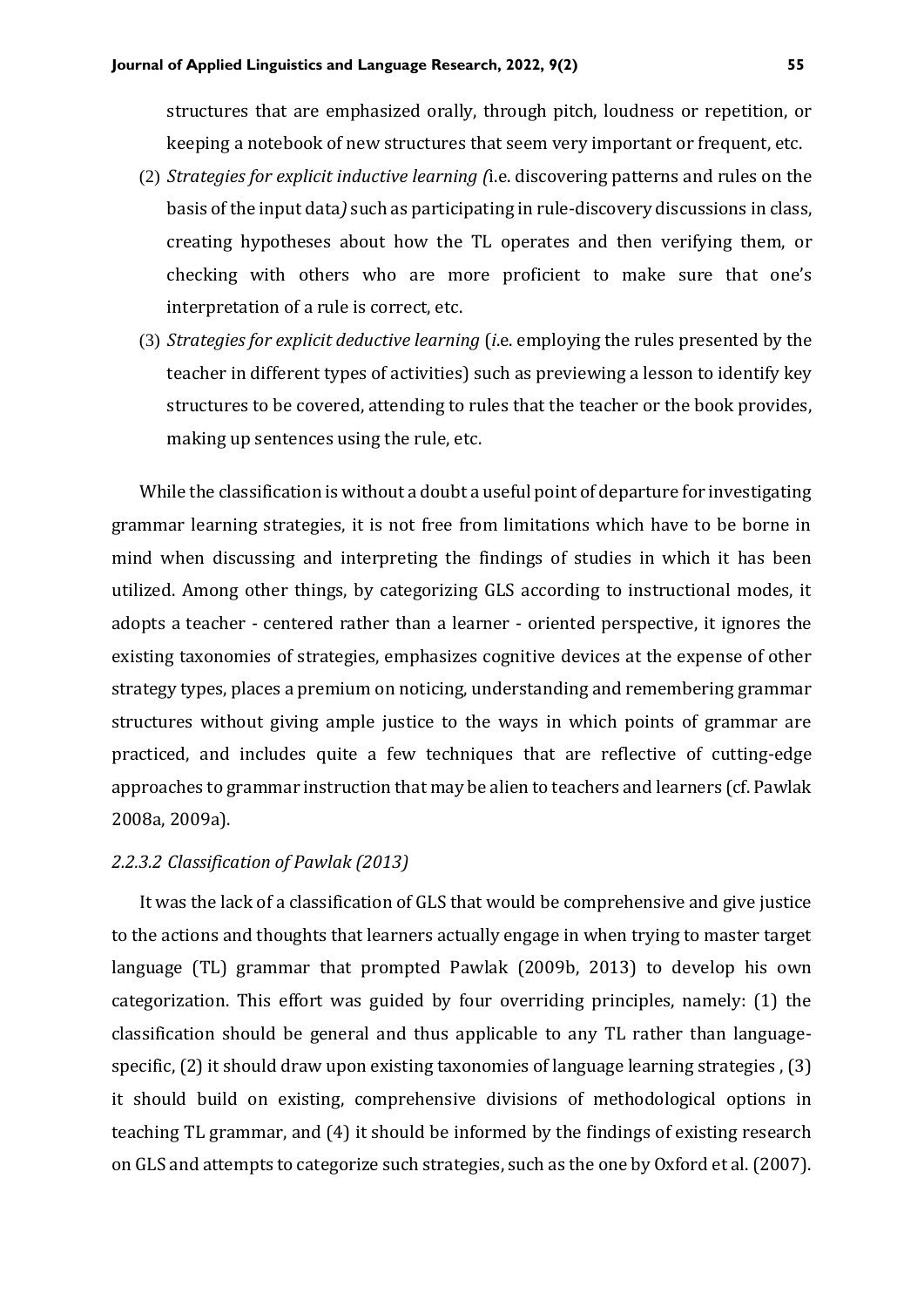Accordingly, Pawlak's (2009b) classification draws on the four-way taxonomy of language learning strategies into metacognitive, cognitive, affective and social, put forward by Cohen and Dörnyei (2003). It integrates the competing classifications developed by Oxford (1990), and O'Malley and Chamot (1990), by including memory strategies in the category of cognitive strategies, retaining the division into affective and social strategies, and scrapping compensations strategies as devices not directly involved in the process of language learning. The second crucial point of reference was the division of techniques and procedures in form-focused instruction initially introduced by Ellis (1997) and later modified by Pawlak (2006; see also Pawlak, 2014). It rests on a distinction between learner performance options, which require learners to use the targeted TL feature, and feedback options, which involve reliance on corrective techniques in case errors in the use of that feature occur. Learner-performance options are further subdivided into focused-communication tasks, where the use of the targeted TL form is necessary or helpful in the attainment of a communicative goal, and featuredfocused activities, in which learners' attention is deliberately directed at a specific grammatical structure. Feature-focused activities, in turn, which "constitute the mainstay of foreign language pedagogy in the majority of educational settings" (Pawlak, 2014, p. 30), include consciousness-raising tasks, drawing on deduction (i.e. rule provision) or induction (i.e. rule discovery), or different types of language practice. The latter can be input-based (e.g., through visually highlighting a given form in written texts) or outputoriented, which can be more communicative, as in text-creation activities (e.g., telling a story using the past progressive), or more controlled, as in text-manipulation activities (e.g., filling in gaps). As for corrective feedback, it can be more explicit (as in provision of metalinguistic information) or more implicit (e.g., a recast that provides the correct form but preserves the original meaning), but also output prompting (e.g. as in a clarification request) or input providing (e.g., as in a recast). In designing the classification, insights gleaned from the research projects on GLS outlined in section 2 were taken into account, and some of the examples of GLS provided in the descriptive scheme by Oxford et al. (2007) were included of each category or subcategory correspond to the sections in the GLSI):

## **Table 3. Based on Pawlak's (2013) classification**

|  | <b>Cognitive Strategies</b> GLSs for the grammar in communication |
|--|-------------------------------------------------------------------|
|--|-------------------------------------------------------------------|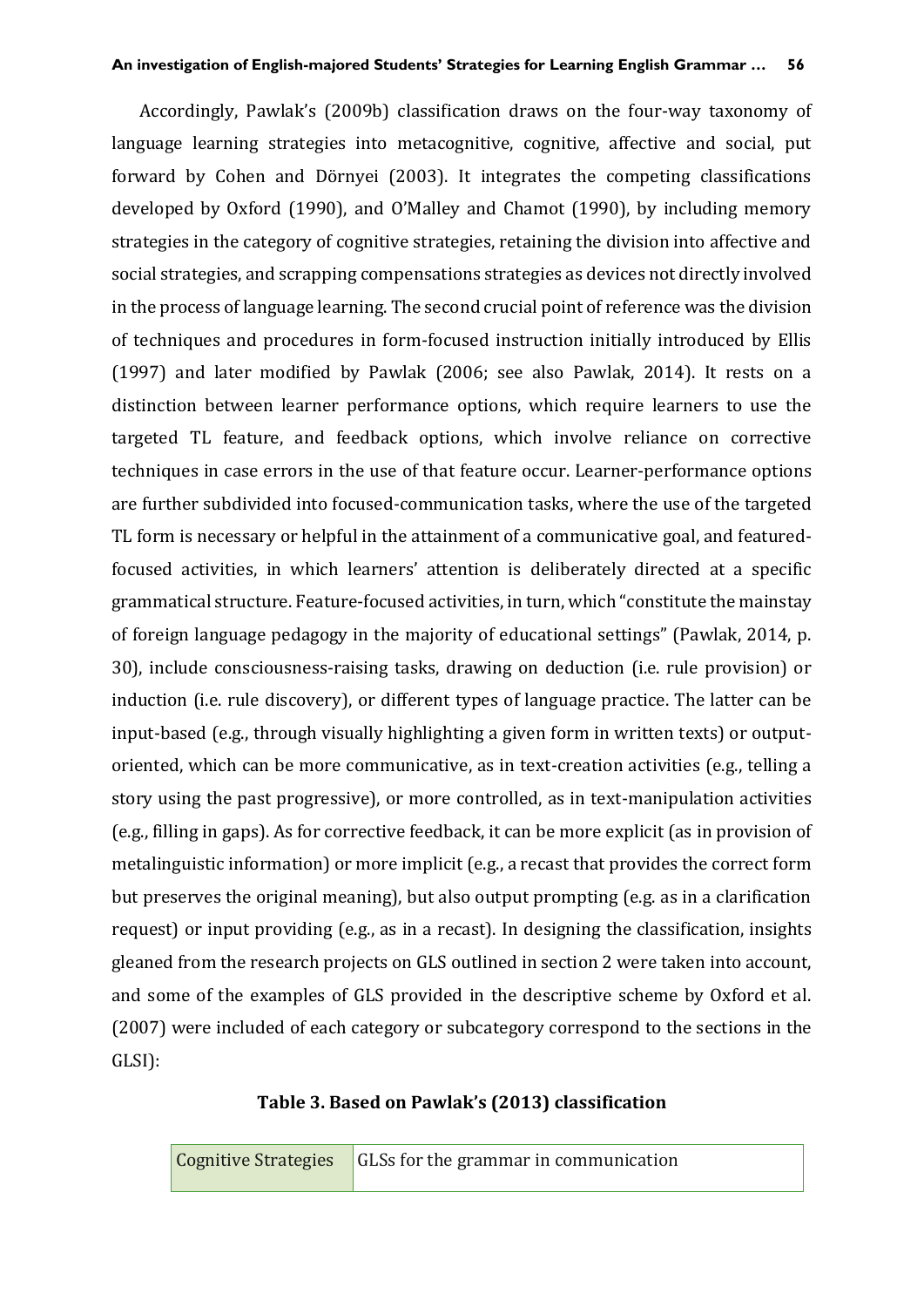|                             | GLSs for developing explicit knowledge of grammar:                                                    |  |
|-----------------------------|-------------------------------------------------------------------------------------------------------|--|
|                             | GLSs used for deductive learning                                                                      |  |
|                             | GLSs used for inductive learning                                                                      |  |
|                             | GLSs employed to develop implicit knowledge                                                           |  |
|                             | of grammar:                                                                                           |  |
|                             | GLSs<br>for comprehending grammar<br>and<br>understanding form-meaning                                |  |
|                             | GLSs for producing grammar in controlled and                                                          |  |
|                             | in communicative practice                                                                             |  |
|                             | GLSs employed to deal with corrective feedback on<br>grammar errors in a produced piece of work       |  |
| Metacognitive               | Manage and supervise the process of Foreign Language                                                  |  |
| <b>Strategies</b>           | learning grammar through the procedures<br>of<br>organizing, planning, monitoring, and evaluating     |  |
| <b>Affective Strategies</b> | Self-regulating motivations and emotions when<br>learning grammar                                     |  |
| <b>Social Strategies</b>    | Interaction with the FL proficient users or other<br>peers to enhance the process of grammar learning |  |

1. Metacognitive strategies, which are employed to supervise and manage the learning of language second grammar through the processes of planning, organizing, monitoring and self-evaluating; this category includes such GLS as paying attention to grammar structures when reading or listening, looking for opportunities to practice grammar structures in different ways;

2. Cognitive strategies, which are directly involved in the process of TL learning grammar and include the following subcategories:

a) GLS used to assist the production and comprehension of grammar in communication tasks, such as trying to use specific grammar structures in spontaneous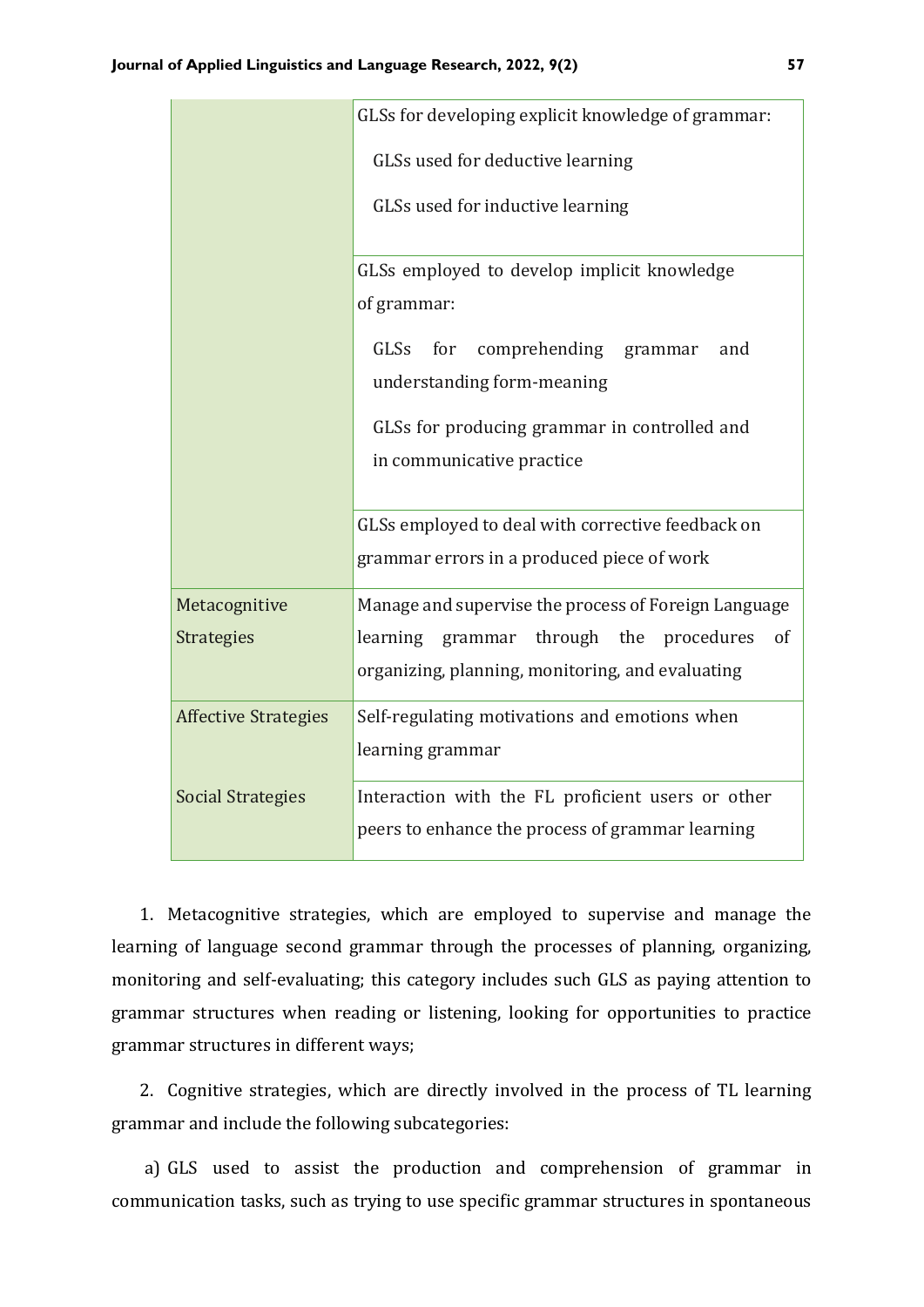oral production or making comparisons between one's speech and writing and language production of more proficient TL users ;

b) GLS used to develop explicit knowledge of grammar, which can be subdivided into two groups :

• GLS employed for deductive learning, such as trying to understand every grammar rule;

• GLS employed for inductive learning, such as discovering rules by analyzing examples;

c) GLS used to develop implicit knowledge of grammar, which can be subdivided into two groups :

• GLS employed for comprehending grammar (i.e., understanding form-meaning mappings), such as listening to and reading texts containing many instances of a particular grammar structure;

• GLS employed for producing grammar, both in controlled practice, such as applying new rules to create sentences, and in communicative practice, such as using these rules in meaningful contexts;

d) GLS used to deal with corrective feedback on errors in the production of grammar, such as listening carefully for the feedback provided by the teacher on the use of grammar features, trying to notice and self-correct errors when practicing grammar, or trying to engage in negotiating grammar forms with the teacher;

3. Affective strategies, which serve the purpose of self-regulating emotions and motivations when learning TL grammar; examples of such GLS include making an effort to relax in the face of problems with understanding or using grammar, encouraging oneself to practice grammar points that pose a learning challenge, or keeping a diary where regular comments on the process of learning grammar are made;

4. Social strategies, which involve cooperation or interaction with the teacher, proficient TL users or other students, aimed at enhancing the process of learning grammar; the category includes such GLS as trying to help others who experience difficulties in learning or using grammar structures, practicing grammar structures with peers, or asking the teacher for assistance in understanding a point of grammar.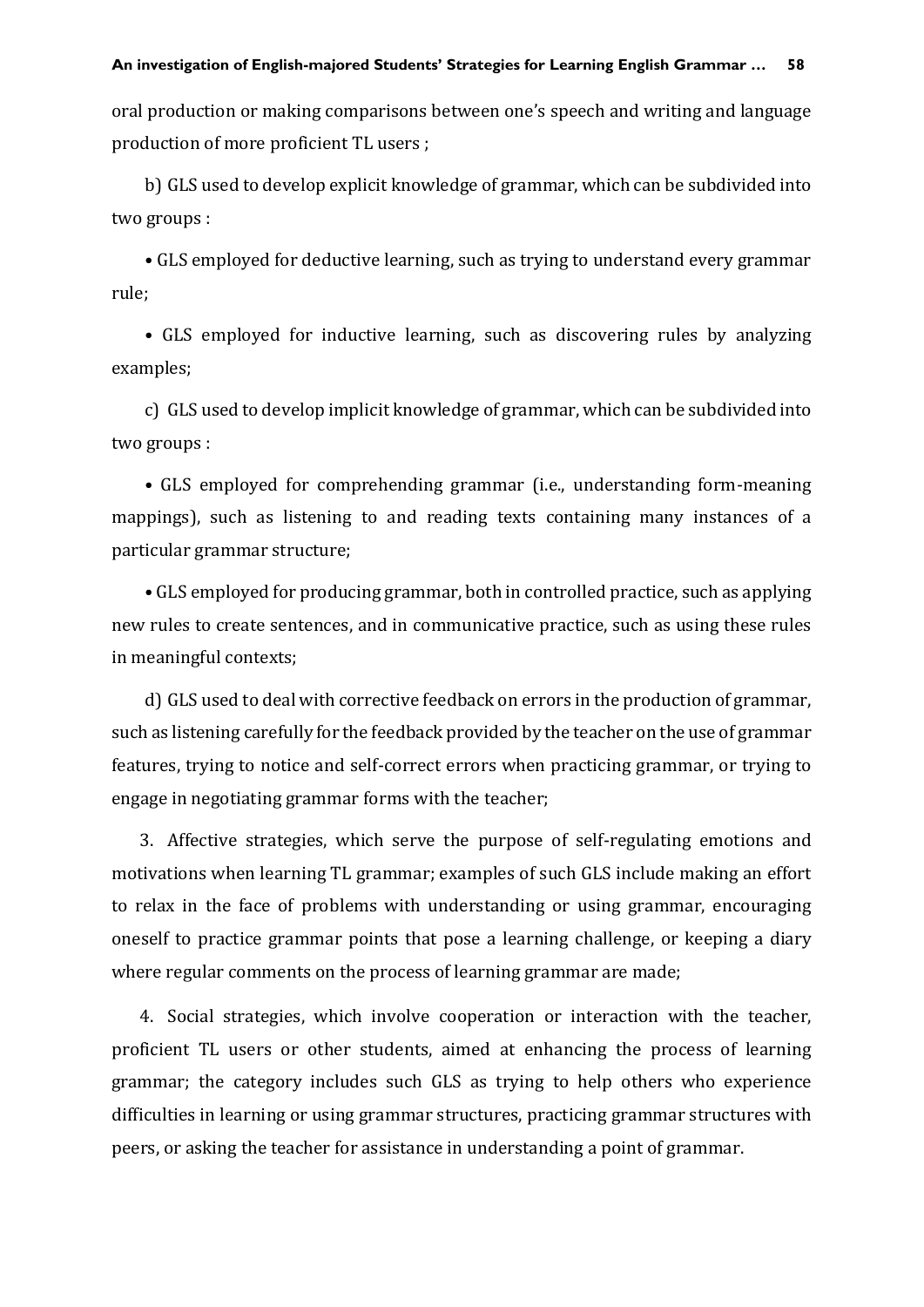#### **III. RESEARCH METHOD**

#### **Context of the Study**

Nowadays, learning English is very important. At Thai Nguyen University of Technology, English-majored students have to be exposed to English in most subjects and exams, so having a good foundation of English knowledge will help students pass the exams successfully. In addition to listening, speaking, and reading skills, students also have to cultivate rich vocabulary and grammar to help improve their English level. This study set out to determine the role of grammar in learning English strategies. It would also investigate English-majored students' learning approach at Thai Nguyen University of Technology when they learn and use grammar structures. During the study, the researcher attempted to answer the following questions:

(1) To what extent do students understand the role of grammar in learning English?

(2) How do students apply grammar learning strategies during their learning process?

#### **Participants of the Study**

This study was conducted at Thai Nguyen University of Technology in July 2021. Twenty-six English-majored students during K52 - K55 of the Faculty of International Training have been chosen as the participants of this study. They age from 20 to 23. A large number of them have learned English for 7 years (4 years at secondary school and 3 years at high school). However, their English backgrounds are quite similar because most of their language knowledge has been influenced by the curriculum of English for high school students in the past, students did not have many chances to practice English skills. Thus, when entering Thai Nguyen University of Technology, their English levels were limited and they have to face up many difficulties in studying, especially in learning English grammar.

#### **Research method**

The study was conducted using quantitative method. The study included survey questionnaires for English-majored students at Thai Nguyen University of Technology.

In learning strategy research, various data collection instruments are used to assess language learners' use of strategies, such as interviews, observations, questionnaires, think-aloud protocols, and journals. In this study, a questionnaire was used to assess the students' employment of strategies when they learn and use grammar structures. According to Dörnyei (2002), "questionnaires are easy to construct, extremely versatile,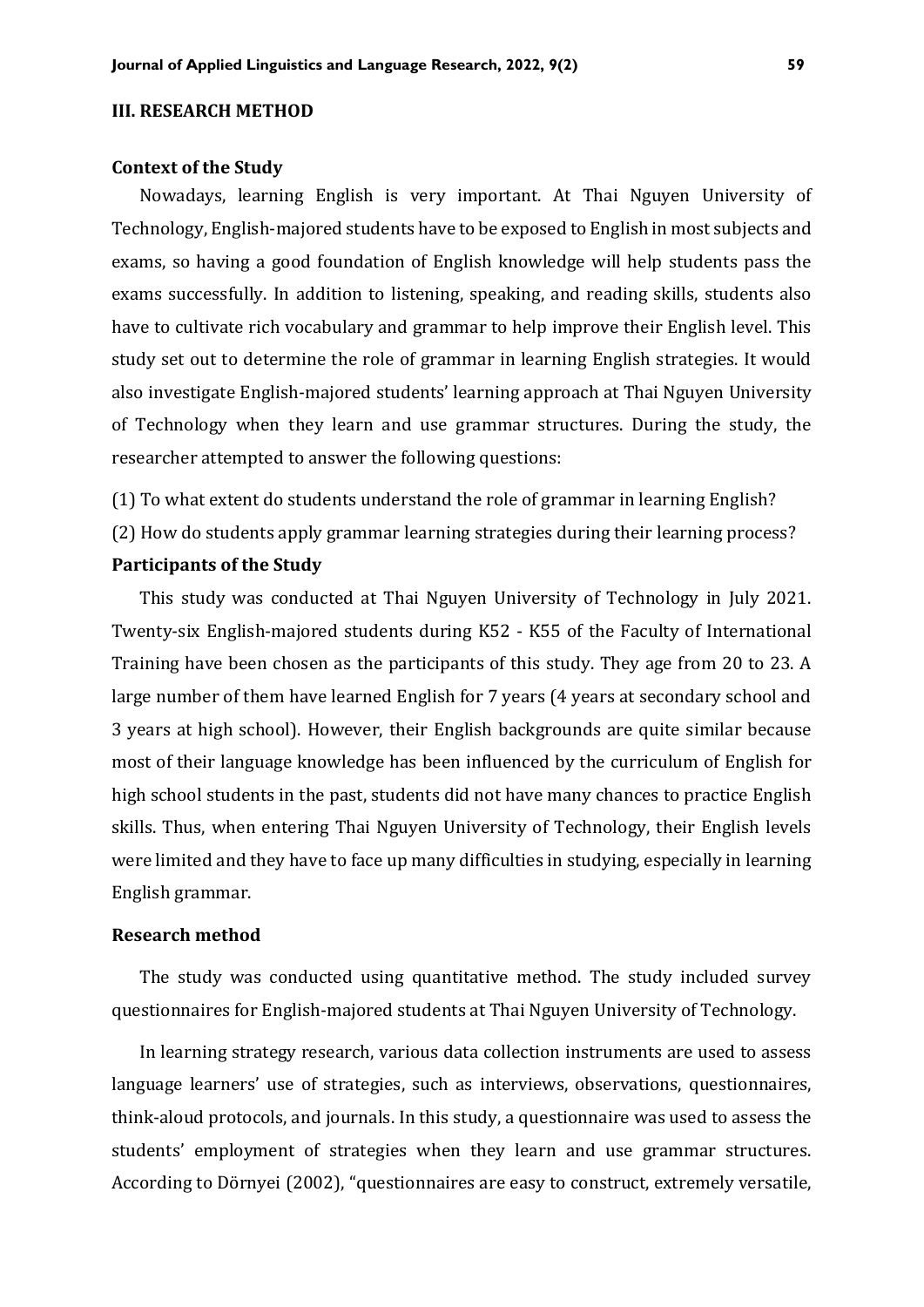and uniquely capable of gathering a large amount of information quickly in a form that is readily processable." Furthermore, as Dörnyei (2002) points out, using a questionnaire provides the researcher with factual data, behavioral data, and attitudinal data about the respondents, which formed the basis of this study.

## **Data collection**

The questionnaire used in this study was prepared by the researcher after reviewing the literature on both learning strategies and research methods. After the examination of the lists of learning strategies suggested by several researchers (e.g., O'Malley & Chamot, 1990; Oxford, 1990; Pawlak's 2013) in the literature, the strategies applied to grammar learning were adapted to prepare this grammar learning strategy survey.

The general language learning strategy definitions that inspired the researcher of this study in writing several of the items in this survey can be seen in Chapter 2. Survey questions are conducted by the researcher using Google form on the internet. The survey questionnaire included two forms as follows:

- The first form of questionnaires included 11 statements, background information about the participants was sought. Inquiries regarding gender and course level were elicited in this part in addition to a question which aimed to determine whether the participants valued grammar in language learning ("What do you think about the importance of learning English grammar?"). The attitudinal data gathered through this question also enabled the researcher to explore whether the perceived importance of grammar may account for any differences observed in strategy use.
- The second form of the questionnaire included 26 statements of possible strategies that learners could use when learning and using grammar structures. In order to respond to this part of the questionnaire, the participants were chosen methods which they use. For more detail, a table of grammar learning strategies in a survey questionnaire is provided below:

| learning<br>Grammar |                   |                      |
|---------------------|-------------------|----------------------|
| strategies          |                   |                      |
| Group of strategies | <b>Strategies</b> | Number of strategies |

## *Table 4:* **Grammar learning strategies in survey questionnaire**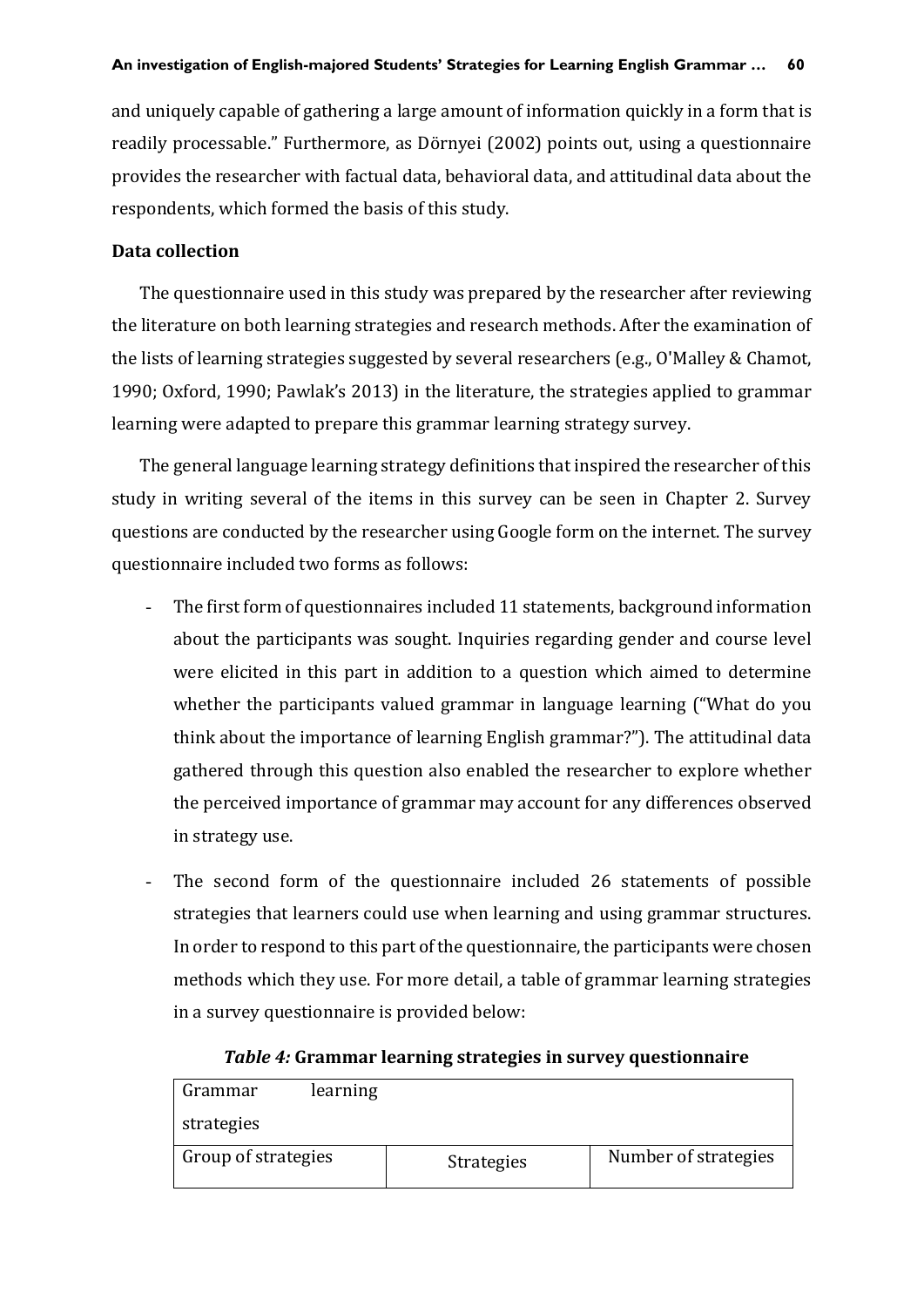| Cognitive strategies     | $1 \rightarrow 14$  | 14 |
|--------------------------|---------------------|----|
| Metacognitive strategies | $15 \rightarrow 20$ | n  |
| Memory strategies        | $21 \rightarrow 22$ |    |
| Social-affective         | $23 \rightarrow 26$ | 4  |
| strategies               |                     |    |

To guarantee the samples' reliability and validity, the questionnaires for learners were sent to each English-majored student during k52-k55 on the internet. Before asking the learners to do the survey questionnaire, the researcher briefly stated the purpose and significance of the study and clarified any misunderstanding about the survey questions. To respond to two forms of the questionnaire, the participants were expected to rate each item by ticking appropriate answers. In the end, 26 students voluntarily agreed to give responses to the survey questionnaires.

The questionnaire used in this study was prepared by the researcher after reviewing the literature on both learning strategies and research methods. After the examination of the lists of learning strategies suggested by several researchers (e.g., O'Malley & Chamot, 1990; Oxford, 1990;) in the literature, those that might apply to grammar learning were adapted to prepare this grammar learning strategy survey. The general language learning strategy definitions that inspired the researcher of this study in writing several of the items in this survey can be seen in Chapter 2 (see table 1). Each strategy from the questionnaire was categorized according to the strategy types explained in the previous chapter. Cohen's (1998) distinction regarding "second language learner strategies" was also considered in the analysis of the questionnaire items, and they were further identified as either the strategies that enable the learning of grammar structures or those that enable the use of them.

#### **IV. FINDINGS AND DISCUSSION**

The data gathered through the survey questionnaire were coded for statistical analysis to investigate students' extent to understand the role of grammar in learning English; which grammar learning strategies are commonly used and how Englishmajored students at Thai Nguyen University of Technology use each strategy.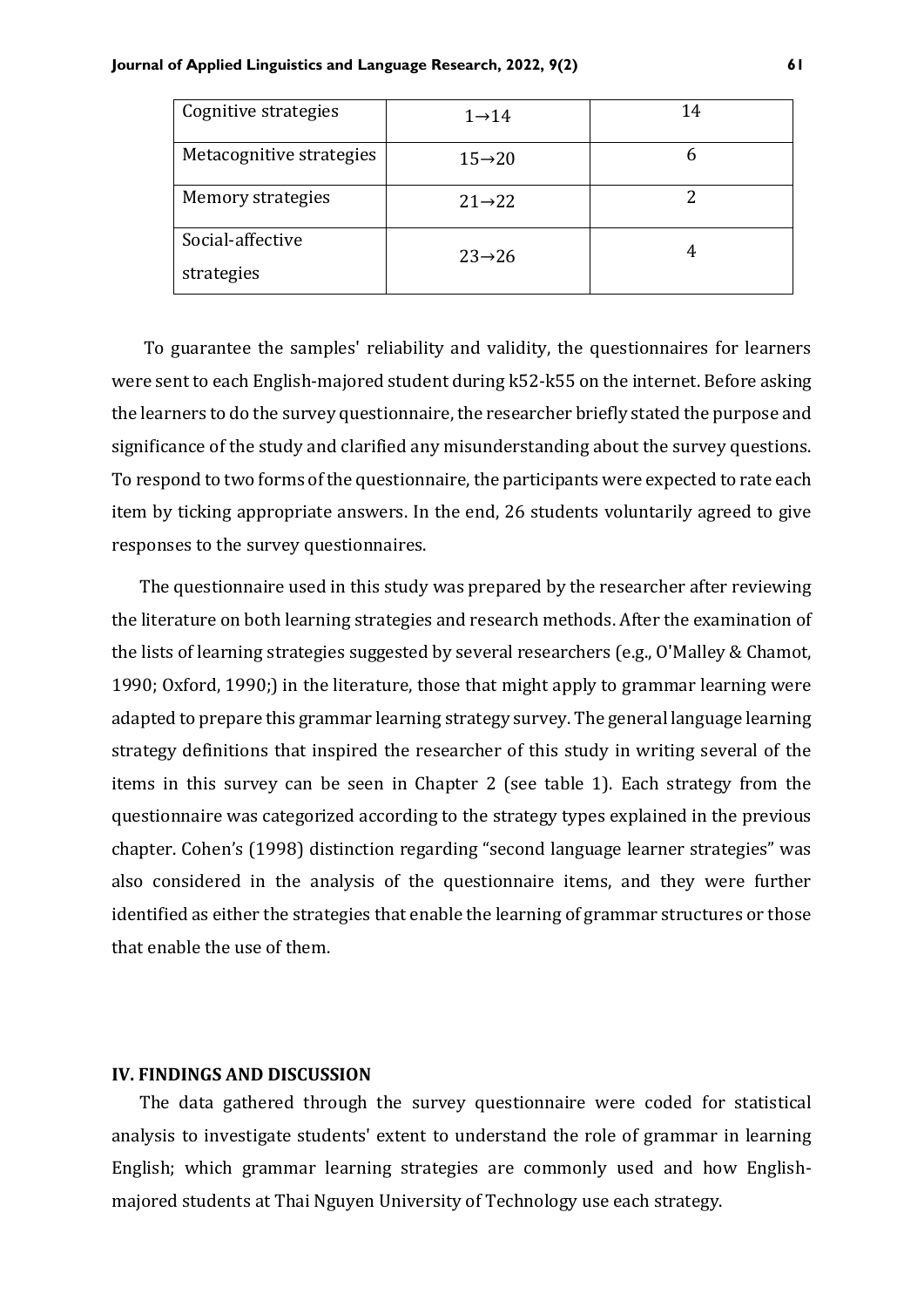#### **4.1. Students' awareness of grammar learning strategies**

The 11 items of the questionnaire on Google form 1 were delivered to the learners. The data are analyzed in this part of the study in the below charts which show the responses for the questions in the questionnaires. Besides, the first question in the questionnaires bring a result based on students' opinion.

Almost all students who participated in the survey questionnaire have been learning English for more than ten years (57, 7%). Other learners have also studied English for five to ten years (30, 8%). Only (11,5%) of students have studied English for one to five years. This means that they started learning English since they were in primary school, so they have been exposed to English for a very long time and realized the importance of English not only in school but also in the fields of life and career.

Besides, the results survey show that English-majored students have different levels of English language from A1-C2. The number of participants (38,5%) considered their grammar level as B1. On the other hand, a ratio of (23,1%) of learners reported that their level in English is A2. 11,5% of the students respondents evaluated their level of English grammar as poor is A1. While only 3,8% of participants believed that they possess an excellent level that is C1 and the same proportions 3,8% of students at level C2. These results show the students' level of English from A1- C2. In general, students have a good foundation of English, most students are at intermediate level and very few students are at an advanced level.

Moreover, the survey results indicated that English-majored students have flexible time for learning English language, especially learning English grammar. The number of respondents learning English grammar for 1 hour to 2 hours per day accounts for 38,5% and the same proportions (38,5%) of the learners spend 10 to 30 minutes per day on learning English grammar. On the other hand, a ratio of 15,4% learners layout 30 minutes to 1 hour per day. Just a few 7,7 % of the students spend more than 2 hours learning English grammar. Through the data above, we can see that English-majored students show special concern about English grammar and partly understand the main role of grammar for four skills includes listening, speaking, reading, and writing. However, students need to understand clearly the role as well as the strategies to learn English grammar effectively.

#### *4.1.1. The importance of learning English grammar*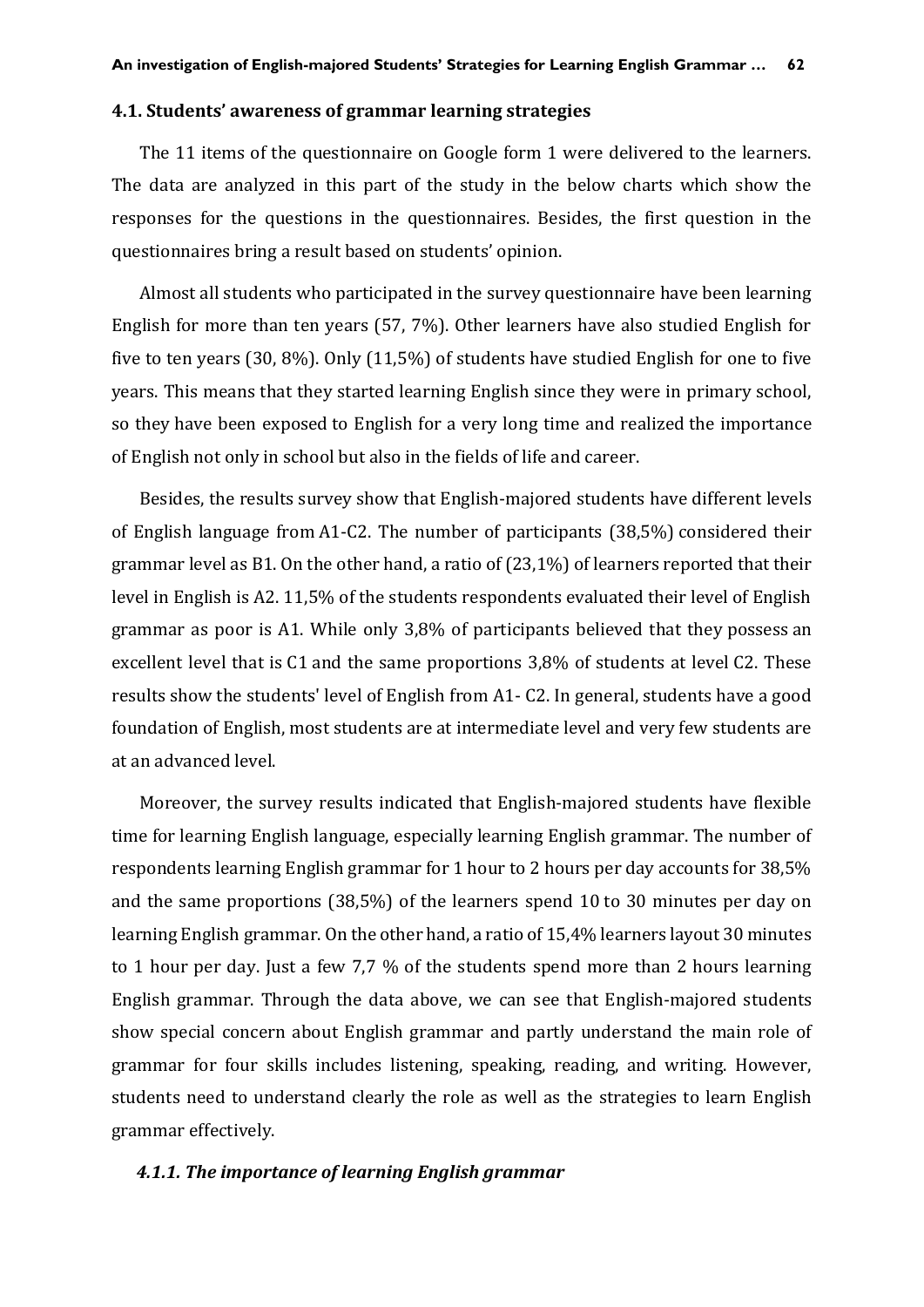It is very essential for each student to recognize the role of grammar learning. Figure below presents the information of this issue.



*Figure 1: Student's awareness of the importance of grammar learning*

As can be seen from Figure 1, most of the students agreed that learning English grammar is very important, which accounts for 57,7%. About 34, 6% find it important. Meanwhile, only 7,7% of them reckon that it is quite important. This chart shows that most English-majored students at the Faculty of International Training, Thai Nguyen University of Technology, claim that learning English grammar has an important role in learning English. Grammar plays an important role in English, like Abu Jeld (2004), Thornbury (2004) pointed out that" grammar has a psychometric function: that is to say, it is used as a measure of language proficiency ". So, Doff (1988) stated, "if students learn the main structures of English, it will help them greatly to speak and to write the language". Nordquist (2010) realized that grammar is very important for excellent writing. Therefore, he said, "by gaining a clearer understanding of how our language works, you should also gain greater control the way you shape words into sentences and sentences into paragraphs". In a word, grammar leads learners to be effective writers. Ziegler (2007) believed that "language has a structure and grammatical form, the structure of language reflects its functional and communicative uses".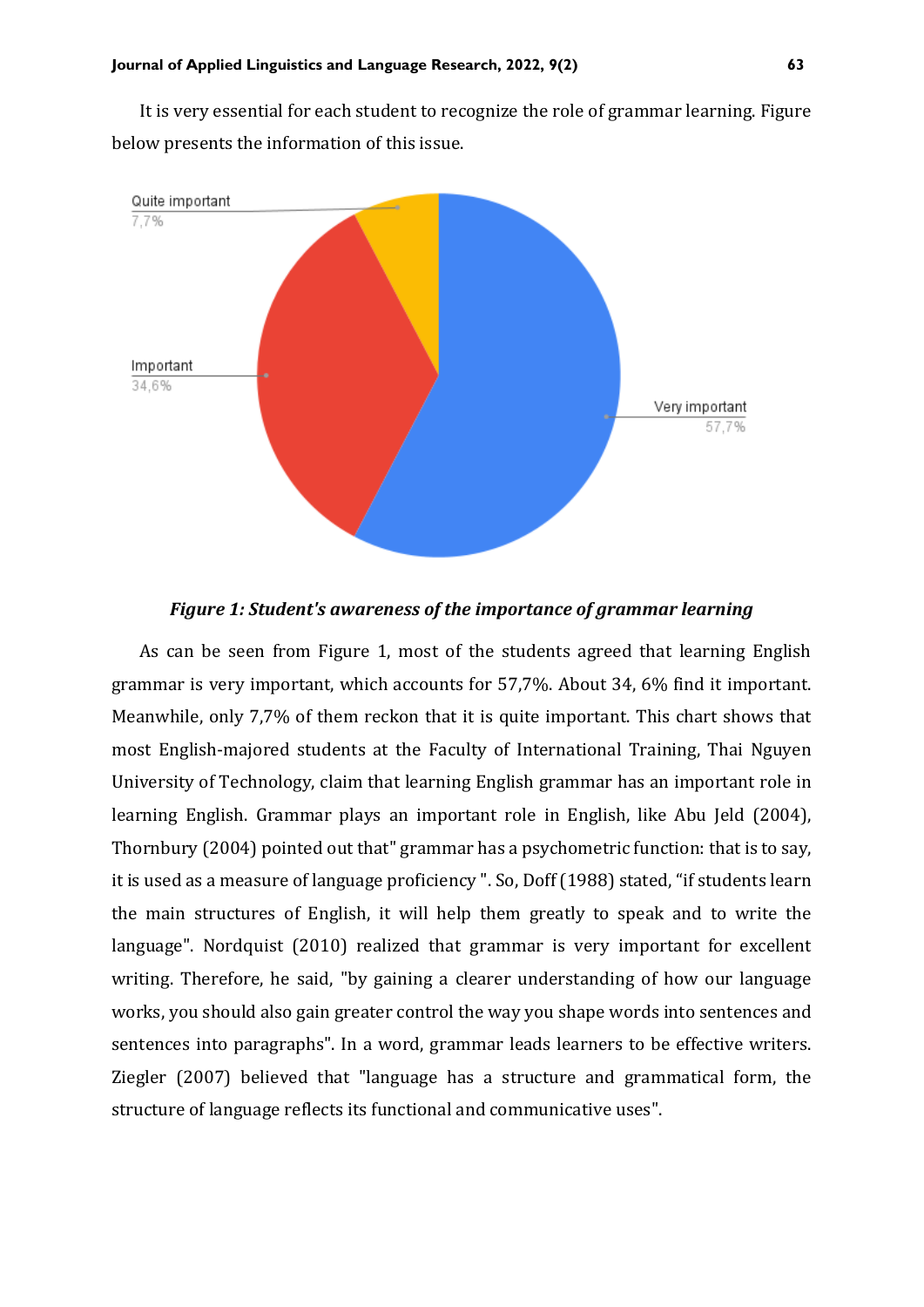#### *4.1.2. The difficulties students face when learning English grammar*

To understand more clearly the students' opinion of grammar, the second question in the questionnaire is designed to find out their personal assessment for English grammar. The result is shown on the chart below.



#### *Figure 2: English-majored students evaluate English grammar*

It can be seen from the chart that English grammar is a difficult part to learn. 46,2% of the learners suppose that grammar is difficult. For the students, learning English grammar is really a problem. Besides, half of the students think that learning English grammar is neutral (both easy and difficult). Moreover, the number of learners who agree that learning grammar is very difficult took 3,8%. Through the survey, the majority of students learning English face many problems such as many grammatical issues and rules, different usages and contexts, ineffective learning approaches. It is concluded that even though many students consider English grammar easy to learn, They confront difficulties in learning grammatical structures. In fact, unsurprisingly, the learners who confirm that it is easy to learn English grammar are the best students.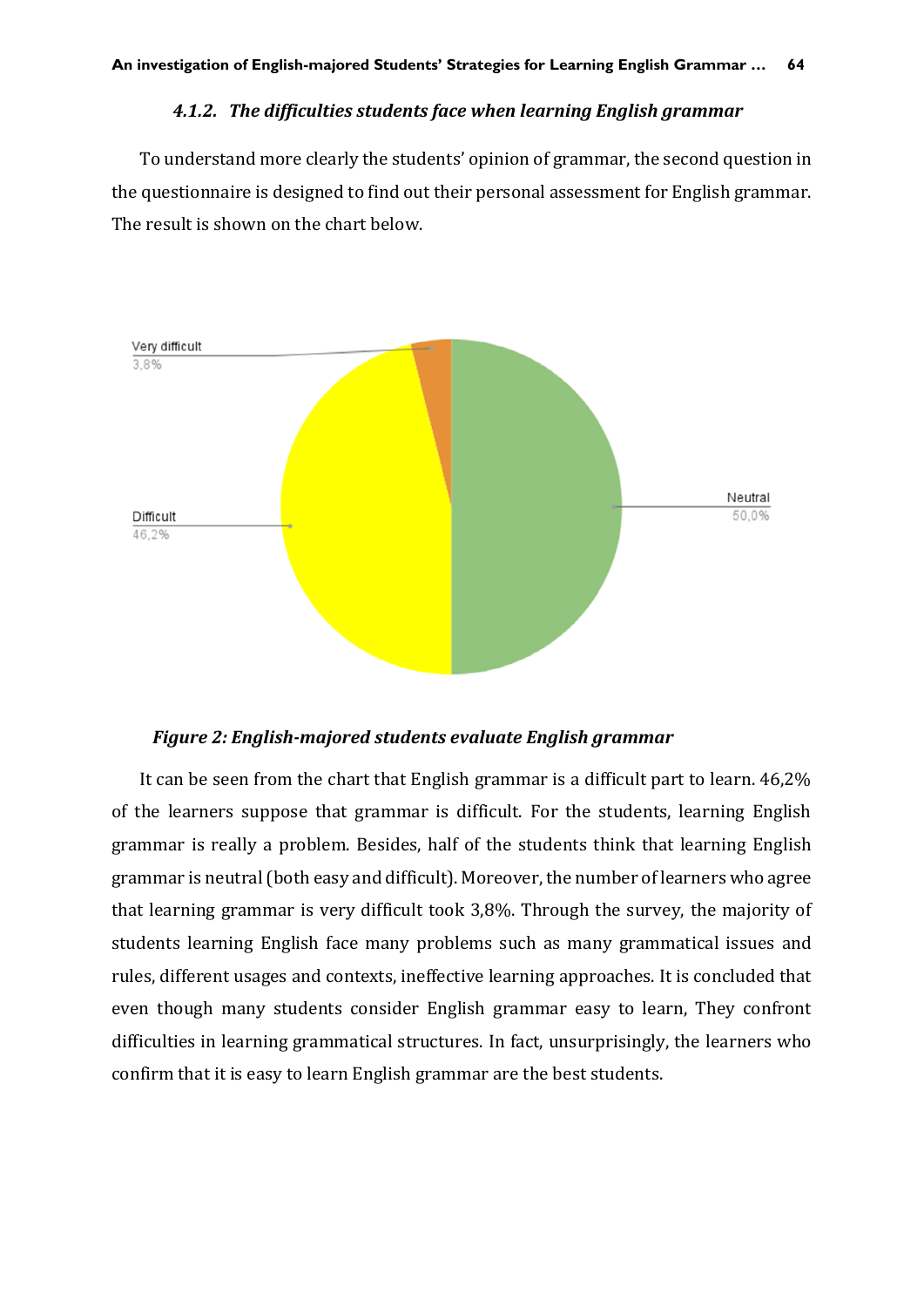In addition, grammar learners also face many problems. The chart below will present this issue clearly.



*Figure 3: The problems students face when learning English grammar*

The above chart shows the problems that the learners face when they are learning English grammar. Particularly, 23.1% of the participants consider many grammatical issues and rules as the difficult aspect in learning grammar. While 11, 5% of learners selected the problem of different usages and contexts as the main problems when they use grammar. The same proportion (11, 5%) of learners have not found effective learning approaches. Moreover, more than half of learners (61, 5%) choose "all of the choices above". The responses provided by the students reveal that the way use of grammar is the major problem that learners encounter when learning the English grammar rules. In conclusion, many factors have affected the students' learning grammar, so they need to find out effective learning approaches.

## *4.1.3 The benefits of the proper use of grammar*

Through the survey, 26.9% of the students said that they will be confident about their language proficiency when they learn grammar well while, 21.1% confirm the fact that "if you know the grammar knowledge well, you can do the English test with high scores". Only 3.8% of the students think that learning grammar helps to communicate well effectively. 61.5% of the students have selected all the above benefits. It can be seen that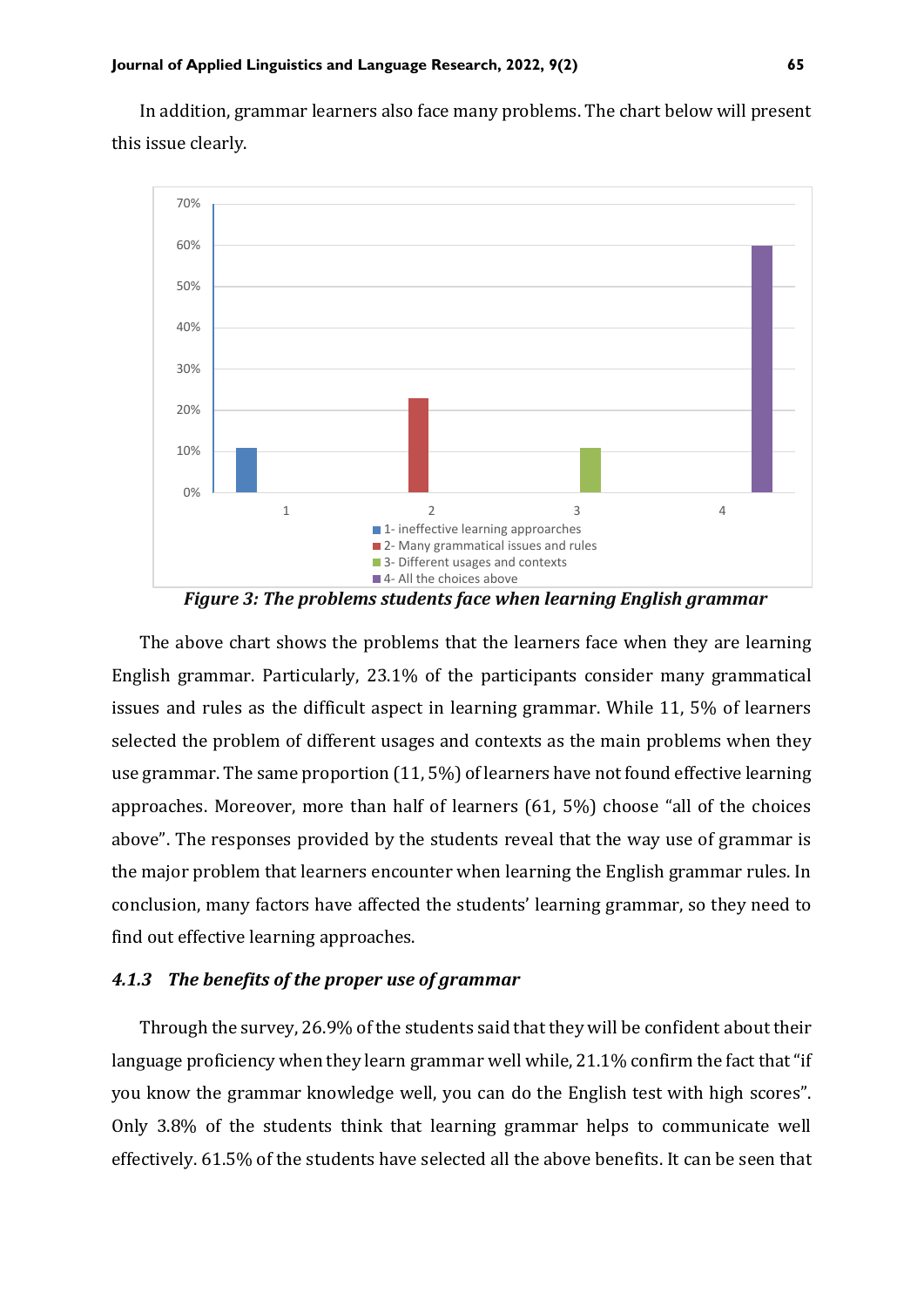grammar has a great influence on students, not only in English tests in class but also in communication, which helps you to convey your messages, coherently and efficiently.

Besides, students stated that learning English grammar has affected their competence, which is stated in the chart below



#### *Figure 4:* **Learning English grammar has affected student's competence**

The results obtained from the above table clarifies that a great number of participants (73,1%) think learning grammar greatly affects their competence. In addition, several students (23, 1%) asserted that learning grammar affects their competence very much. The remaining (3.8%) confirmed that they interfere little in learning levels. Most students believe that learning grammar determines their ability. Learning grammar well will serve as the foundation to learn other skills in English fluently; or in some cases, grammar determines the level of learners.

#### **4.2 Strategies students use to learn their grammar**

#### *4.2.1. The activities students often do when they learning English grammar*

The Google form of questionnaire involves the activities students do when they learn English grammar.

As it is clearly displayed in the Google form, the highest percentage (46.2%) of learners who watching media and learning grammar (e.g., on television and/or on the Internet). Seven students, representing 26.9%, find grammar rules through reading about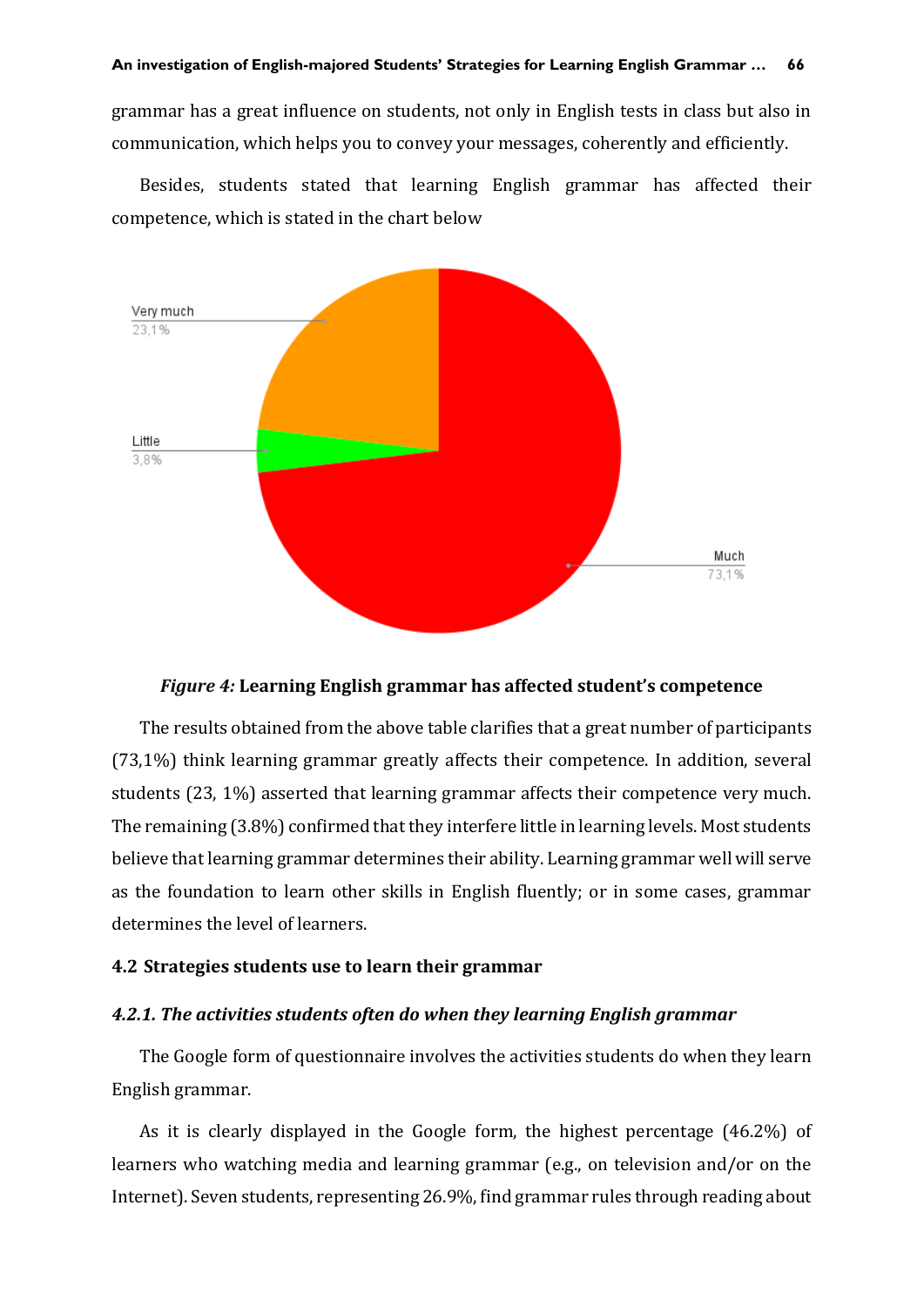grammar in different books. This can indicate that they are aware of the importance of reading in developing their knowledge of grammar. 34,6% of the students learn grammar rules through using electrical devices or apps (including grammar lessons). Only 3,8% of the students prefer asking other people about grammar. Moreover, 38,5% of the students choose all of the activities above. This means they discover grammar rules through doing exercises and practicing regular examples. As can be seen that students maintain interest and self-confidence in grammar learning. They have clear goals and motivation, so they determine to learn English well and overcome all difficulties. However, most students feel that grammar learning is rather boring, so appropriate strategies and methods for grammar learning are extremely important.

The students were introduced four English grammar learning methods, indicated by Pawlak (2013) includes Cognitive strategies (practicing, receiving, and sending messages strategies, analyzing and reasoning, creating the structure for input and output), metacognitive strategies( creating your learning, arranging, planning, and evaluating your learning), memory strategies( Applying images and sounds reviewing well, employing action) and Social strategies( asking questions, cooperating with others). The number of participants who would choose the Cognitive strategies is 38,5%. The same proportions (38,5%) of students would employ the memory strategies. 34,6% of the students would apply metacognitive strategies. and similar figures, 34,6% of the students would apply social strategies in learning English grammar.

# *4.2.2. The methods English-majored students use to study English grammar effectively*

The questionnaire on Google Forms two was delivered to the learners. The data are analyzed in this part of the study strategies. This questionnaire aimed to investigate how English-majored students apply grammar learning strategies and which one they use the most.

Items 1-32 of GLS (Grammar Learning Strategies) questionnaire adapted from Gurata, A. (2008). The table reports the use of the four categories of GLS covering memory, cognitive, metacognitive, social-affective strategies. The results of English-majored students GLS were depicted in the tables as follows:

## *Cognitive strategies*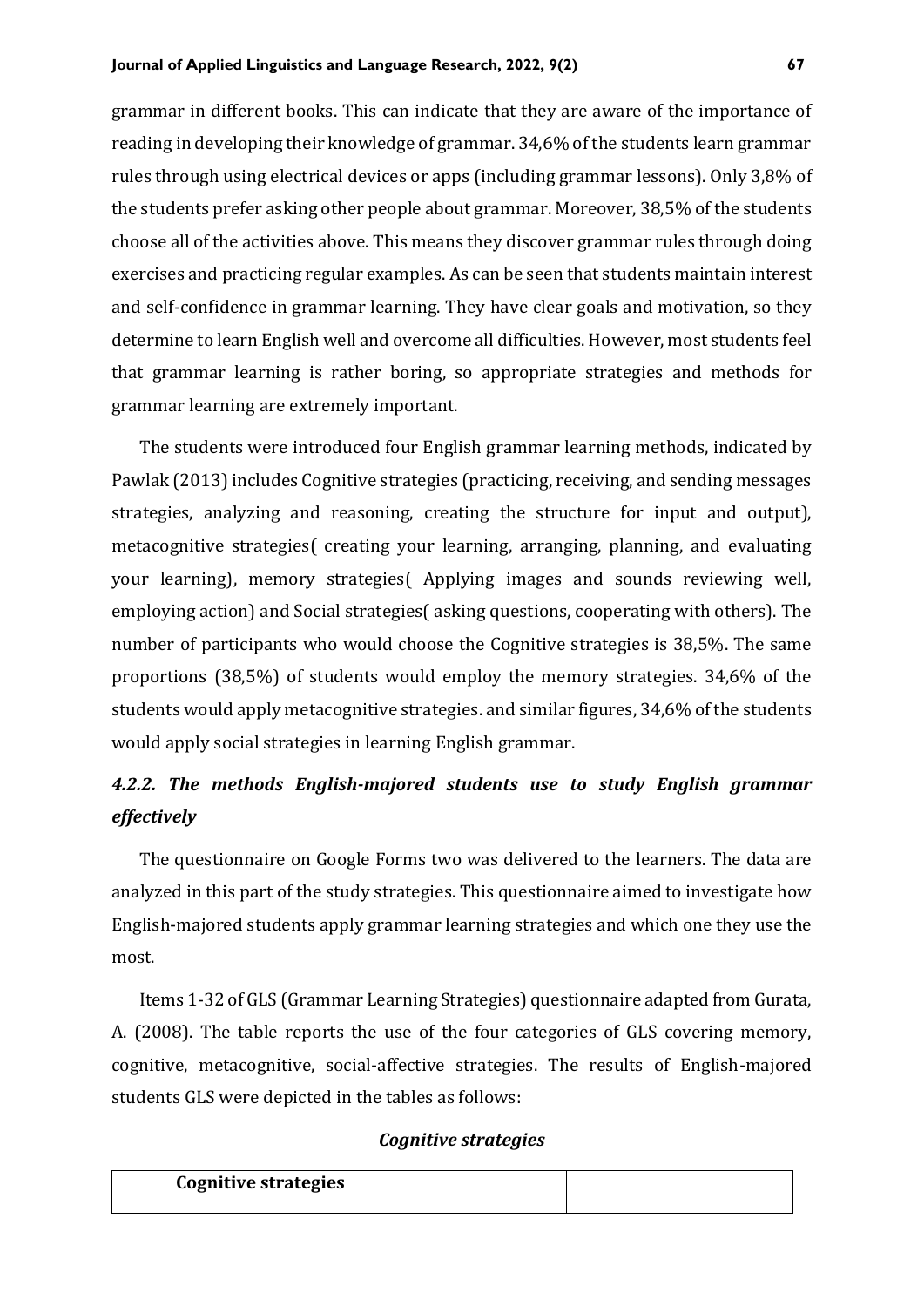|                |                                                            | Percentage of use |
|----------------|------------------------------------------------------------|-------------------|
|                |                                                            |                   |
| $\mathbf{1}$   |                                                            |                   |
|                | When I learn a new grammar structure, I try to             |                   |
|                | associate it with other structures that I already<br>know. | 57,7%             |
|                |                                                            |                   |
| $\overline{2}$ | When I learn a new grammar structure, I try to             |                   |
|                | classify it under a group of similar things (e.g.          | 46,2%             |
|                | verbs, tenses, etc).                                       |                   |
| 3              | When I learn a new grammar structure, I                    |                   |
|                | compare it with my own language by thinking of             | 42,3%             |
|                | its equivalent in my native language.                      |                   |
| 4              | When I see a new grammar structure, I use the              |                   |
|                | context/situation, the dialogue, or the picture in         | 50%               |
|                | order to understand its meaning.                           |                   |
| 5              | When I see a new grammar structure, I examine              |                   |
|                | the parts of that structure.                               | 26,9%             |
| 6              | When I see a new grammar structure, I try to               | 34,6%             |
|                | infer the rules about that structure.                      |                   |
| 7              | I use my own language to write the rules of a new          | 42,3%             |
|                | grammar structure.                                         |                   |
| 8              | I draw charts for the grammar rules I learn.               | 23,1%             |
| 9              | I do grammar exercises at home.                            | 50%               |
| 10             | I use grammar books in order to review or better           | 38,5%             |
|                | understand new grammar structures.                         |                   |
| 11             | I write one or two sentences using the new                 |                   |
|                | grammar structure so that I can remember that              | 34,6%             |
|                | structure.                                                 |                   |
| 12             | I remember a new grammar structure by                      | 73,1%             |
|                | thinking of the context/situation it was used in           |                   |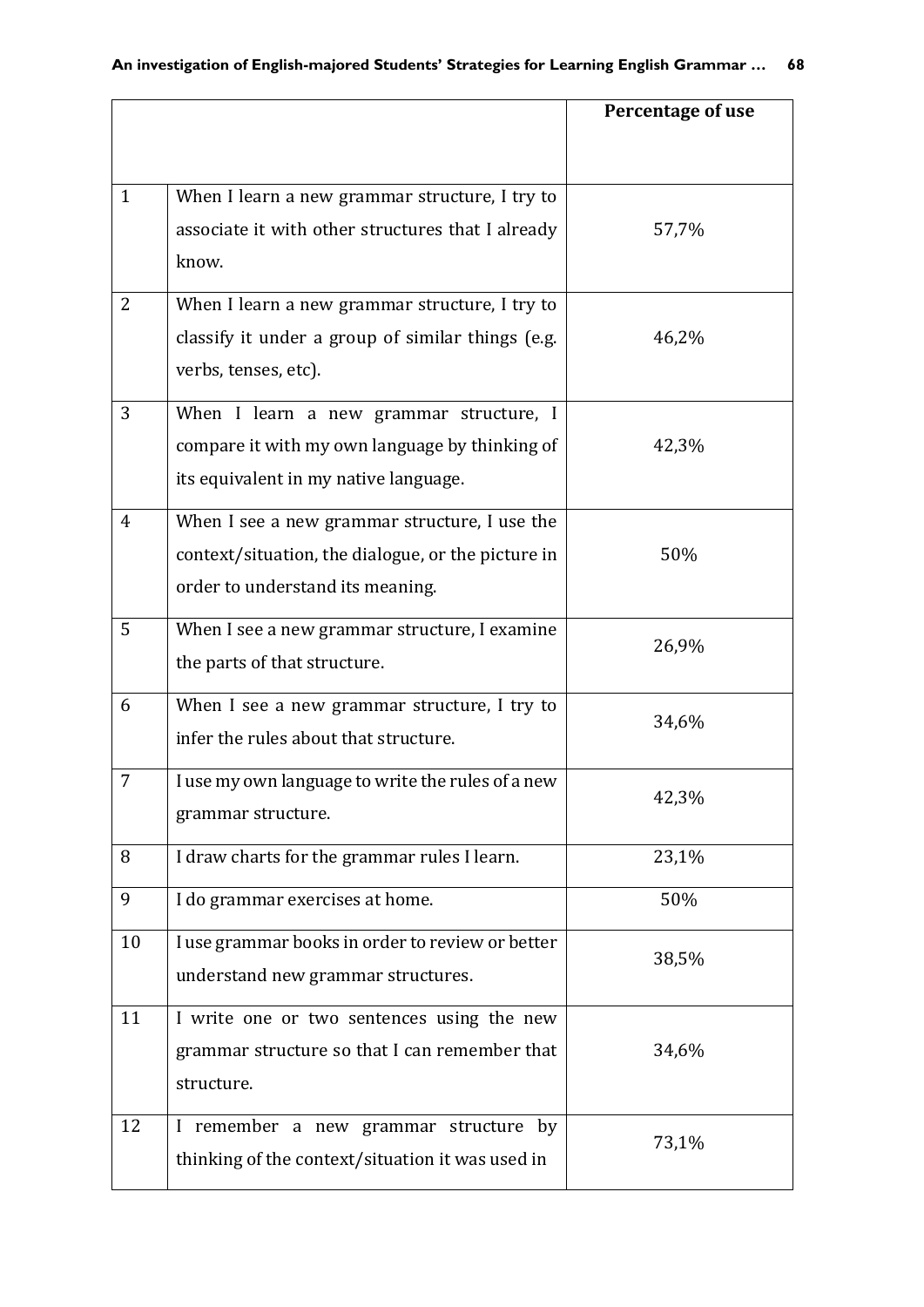| 13 | I try to practice a new grammar structure in<br>speaking or writing.                              | 46,2% |
|----|---------------------------------------------------------------------------------------------------|-------|
| 14 | I write e-mails, letters or compositions in order<br>to practice newly learnt grammar structures. | 15,4% |

## **Table 5:** *Descriptive statistics of students' use of cognitive strategies*

Cognitive strategies helped students to understand and produce new grammar items by manipulating grammar structure to make sense of them. As can be seen from the strategies reported in Table 5, Strategy 12 was the most applied in that students (73.1%) learn grammar by thinking about the context of the structure was employed. Undoubtedly, for students this strategy is one of the best ways to learn when learning English grammar. While only 15,4% of the students apply strategy 14 practice newly learned grammar structures by writing e-mails, letters, or compositions. It is possible to conclude that the respondents do not like writing compositions in order to practice new grammar structures. The data would seem to suggest that a small number of students could apply this strategy because it was very difficult and only students with a strong grammar background can use this strategy. Half of the participants choose three strategies (strategies 1,4,9): Students learn a new grammar structure by doing grammar exercises at home (50%), connecting with the structure they already know (57, 7%), or using the context/situation, dialogue, or picture to understand it is meaning (50%). These findings show that this strategy is considered as an important strategy for many learners when learning grammar.

From the above data, it can be seen that the cognitive method is an easy method for students majoring in English. Almost all the students who participated in the survey used this method. According to Oxford's frequency table (Oxford 1990), all of the students sometimes used cognitive grammar learning strategies. Cognitive strategies are essential for a new target language learning. Both students from level A1- C2 use cognitive strategies while learning grammar.

On the other hand, this result of the study coincides with Oxford's (1990) "Cognitive strategies are typically found to be the most popular strategies with language learners."

#### *Metacognitive strategies*

| <b>Metacognitive strategies</b> |  |
|---------------------------------|--|
|                                 |  |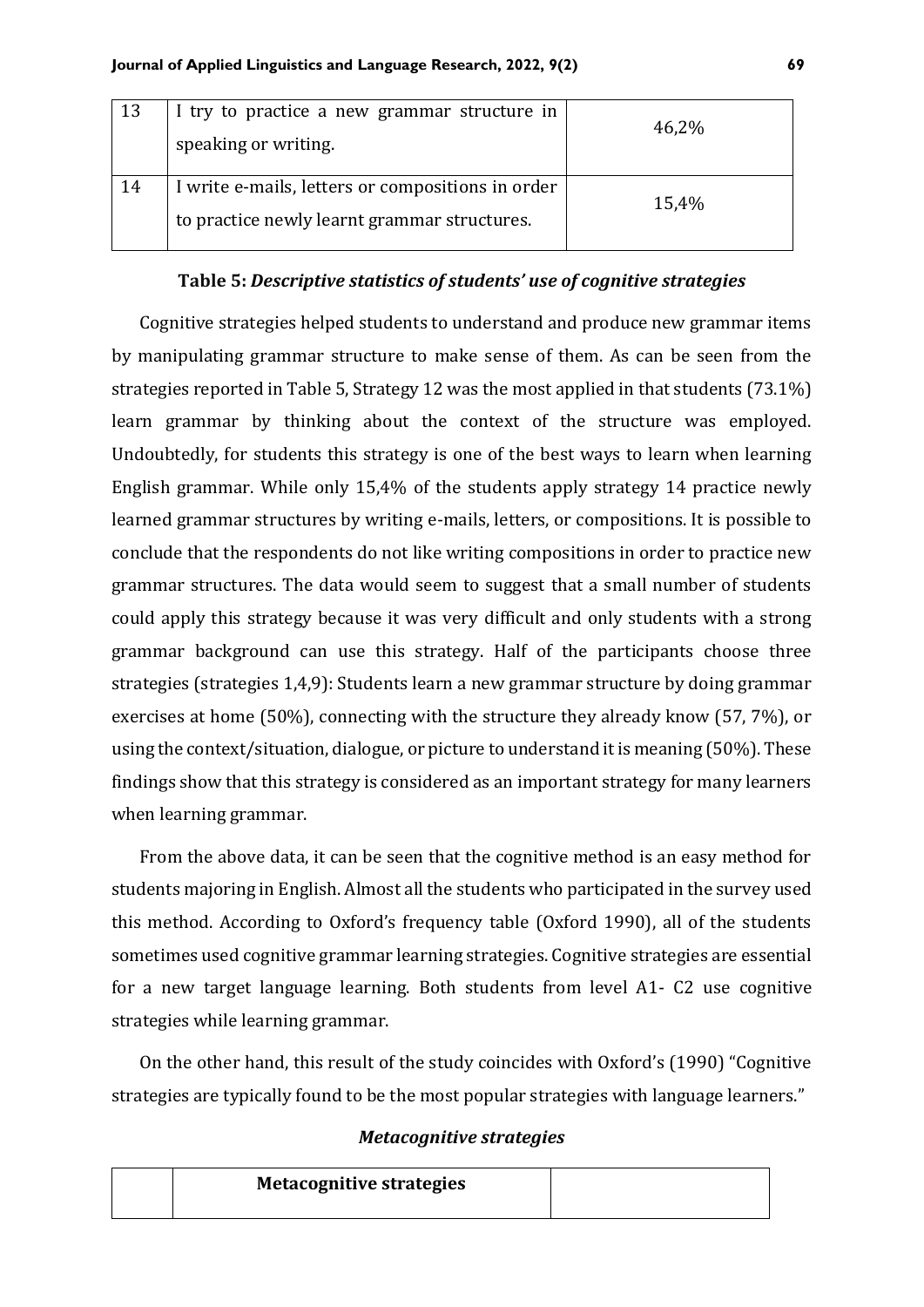|    |                                                                                                              | Percentage of use |
|----|--------------------------------------------------------------------------------------------------------------|-------------------|
|    |                                                                                                              |                   |
| 15 | I think about the situations in which I can use<br>the newly learnt grammar structures.                      | 30,8%             |
| 16 | I try to notice the new grammar structures<br>that appear in a listening or a reading text.                  | 46,2%             |
| 17 | I determine the grammar structures that I<br>have trouble with and make an effort to<br>improve them.        | 42,3%             |
| 18 | I examine the mistakes which my instructor<br>has marked in a written assignment, and try<br>to correct them | 34,6%             |
| 19 | I pay attention to grammar rules when I speak<br>or write                                                    | 50%               |
| 20 | I try to notice my grammar mistakes and find<br>out the reasons for them.                                    | 38,5%             |

#### **Table 6: Descriptive statistics of students' use of metacognitive strategies**

Learners' responses to the using meta-cognitive strategies from table 6 show that half of the participants claimed that they pay attention to grammar rules when they speak or write. This means they have productive skills and tend to emphasize structure in texts. These findings show that learners employ strategies when they both learn and use grammar structures. While only 30,8% of the students choose the strategy of thinking about situations to use newly learned grammar structures. This means that this strategy is extremely difficult for students because their level is mostly at B1. In addition, there are some strategies which were applied by students such as trying to notice new grammatical structures appearing in the listening or reading passage, identifying difficult grammar structures and trying to improve them, checking errors marked by the instructor, a writing assignment, and try to correct them, or try to notice my grammar mistakes and find the reason for them. These results show that the metacognitive strategy of setting goals is not favorable strategy to all learners but good number of participants regarded it as an important strategy in their learning. These findings also reveal that the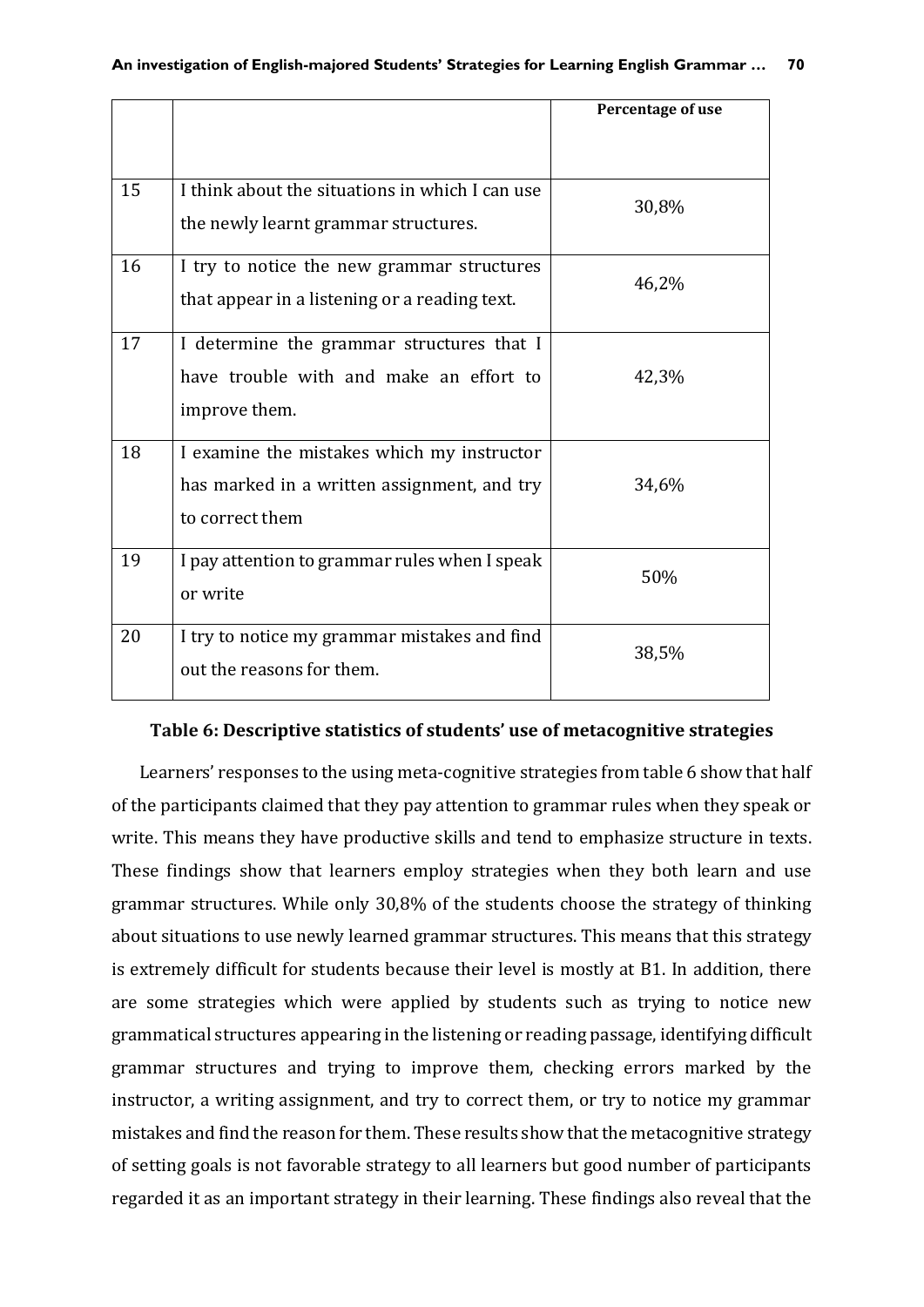majority of learners are aware of the importance of metacognitive strategies to improve their learning of grammar.

|    | <b>Memory strategies</b>                                                         | Percentage of use |
|----|----------------------------------------------------------------------------------|-------------------|
| 21 | I note down the main ideas of grammar rules<br>and learn them by heart.          | 65,4%             |
| 22 | I say a new grammar structure to myself several<br>times in order to memorize it | 57,7%             |

#### *Memory strategies*

## **Table 7:** *Descriptive statistics of students' use of memory strategies*

The table above shows that most students consider rote learning as their main method because there are 65.4% of the students choose strategy 21. In grammar learning, students employed memory strategies by storing and retrieving information. Further, they are able to memorize grammar structures in their brain. In addition, they try to memorize structures grammar by speaking for themselves structures grammar (57,7%). These strategies helped the students in remembering the grammar rules.

It can be seen from the table that the number of students choosing this strategy is quite high; most students like to use this strategy in learning English. Most students are hard-working learners who know how to memorize and use grammatical structures.

| Social-affective strategies |  |
|-----------------------------|--|
|-----------------------------|--|

|    | Social-affective strategies                                                                     | Percentage of use |
|----|-------------------------------------------------------------------------------------------------|-------------------|
| 23 | If I do not understand my teacher's explanation<br>of a new structure, I ask him/her to repeat. | 66,5%             |
| 24 | If I do not understand my teacher's explanation,<br>I ask my friends for help.                  | 65,4%             |
| 25 | I ask good speakers of English to correct my<br>grammar when I talk.                            | 69,2%             |
| 26 | I encourage myself to speak English even when<br>I am afraid of making a grammar mistake.       | 57,7%             |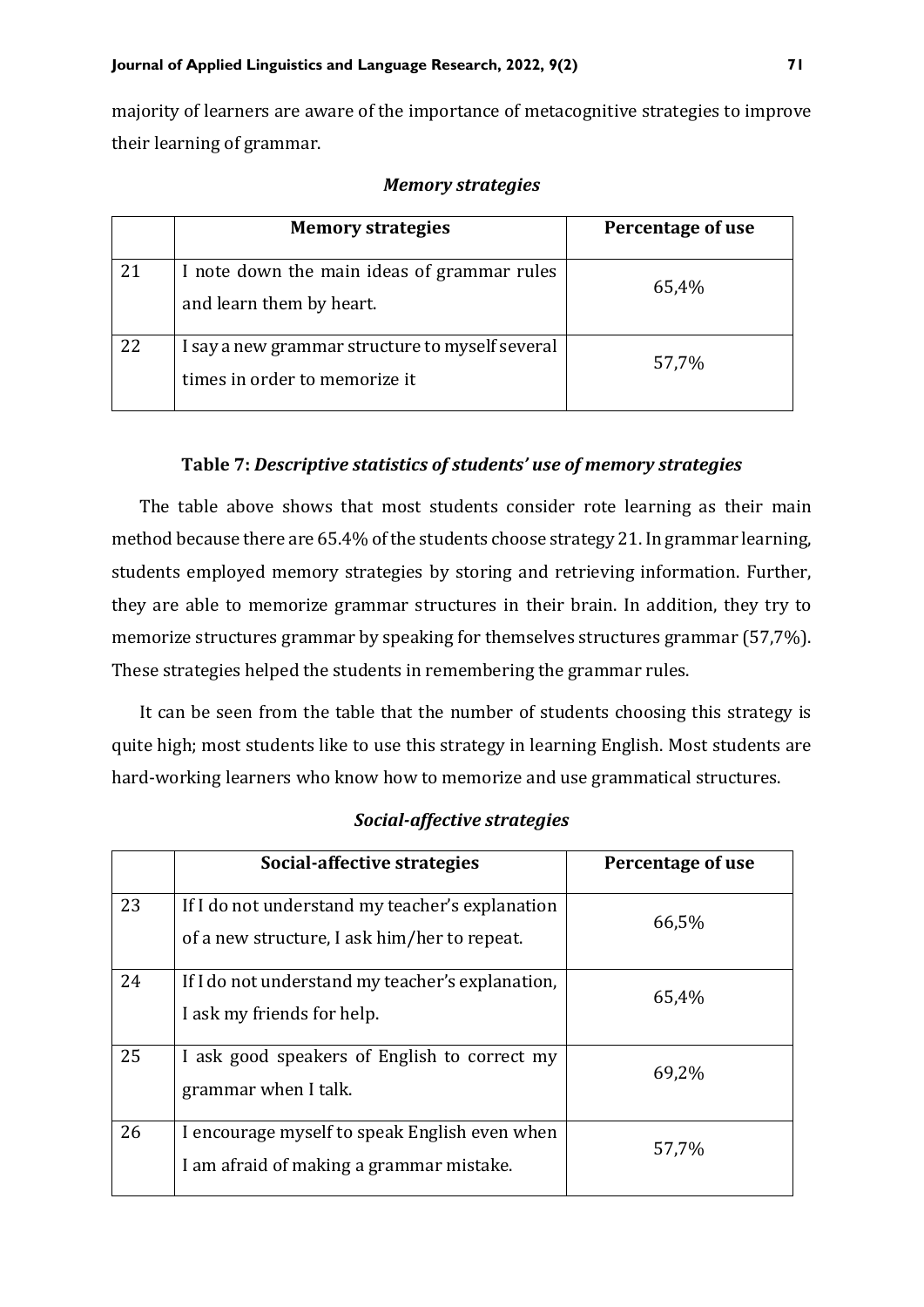#### **Table 8: Descriptive statistics of students' use of social-affective strategies**

Regarding the use of socio-affective strategies when learning grammar, the results from table 6 revealed that 69, 2% of the participants use the socio-affective strategy of asking good speakers of English to correct their grammar when talking. This means that the majority of students do ask speakers of well English when they find it difficult in understanding grammar structure when talking. Noticeably, many students motivated themselves to used English grammar in communication regardless of making mistakes. As represented in the table, 57, 7% of the students opted to encourage themselves to speak English even when afraid of making a grammar mistake. This shows that students are not afraid to communicate, but always try to improve their knowledge and correct mistakes. Furthermore, more than half of the participants ask their teachers and friends for help when they do not understand a new structure. In fact, the role of teacher has been considered as the only, or at least the main source of knowledge in the classrooms. This belief has made a strong kind of dependency on teachers; so that any question and problem should be solved by the teacher and not the student her/himself. Beside the teacher, peers are the second source of help for students. This number of percentage shows, learners' awareness of the importance of avoiding negative feelings and trying to build self-confidence in improving their learning of grammar.

According to the results that were obtained from the percentages table, more than half of the students have clear goals for improving their grammatical knowledge. Most of the students try to find out how to be a better learner of English. Similarly, most of them think about their progress in learning English grammar. More than half of the students prefer rote learning. Most of them notice their grammatical mistakes and use this knowledge to help them perform better later.

The results from all of the tables above explained the data analysis procedures that are carried out in this study and reported the results gathered from them. According to these results, English-majored students use a variety of strategies when they learn and use grammar structures. The study also revealed that there are differences in grammar strategy use according to proficiency level, perceived importance of grammar. The next chapter will first discuss the results of the study in detail, then, present the pedagogical implications followed by the limitations and finally make suggestions for further research.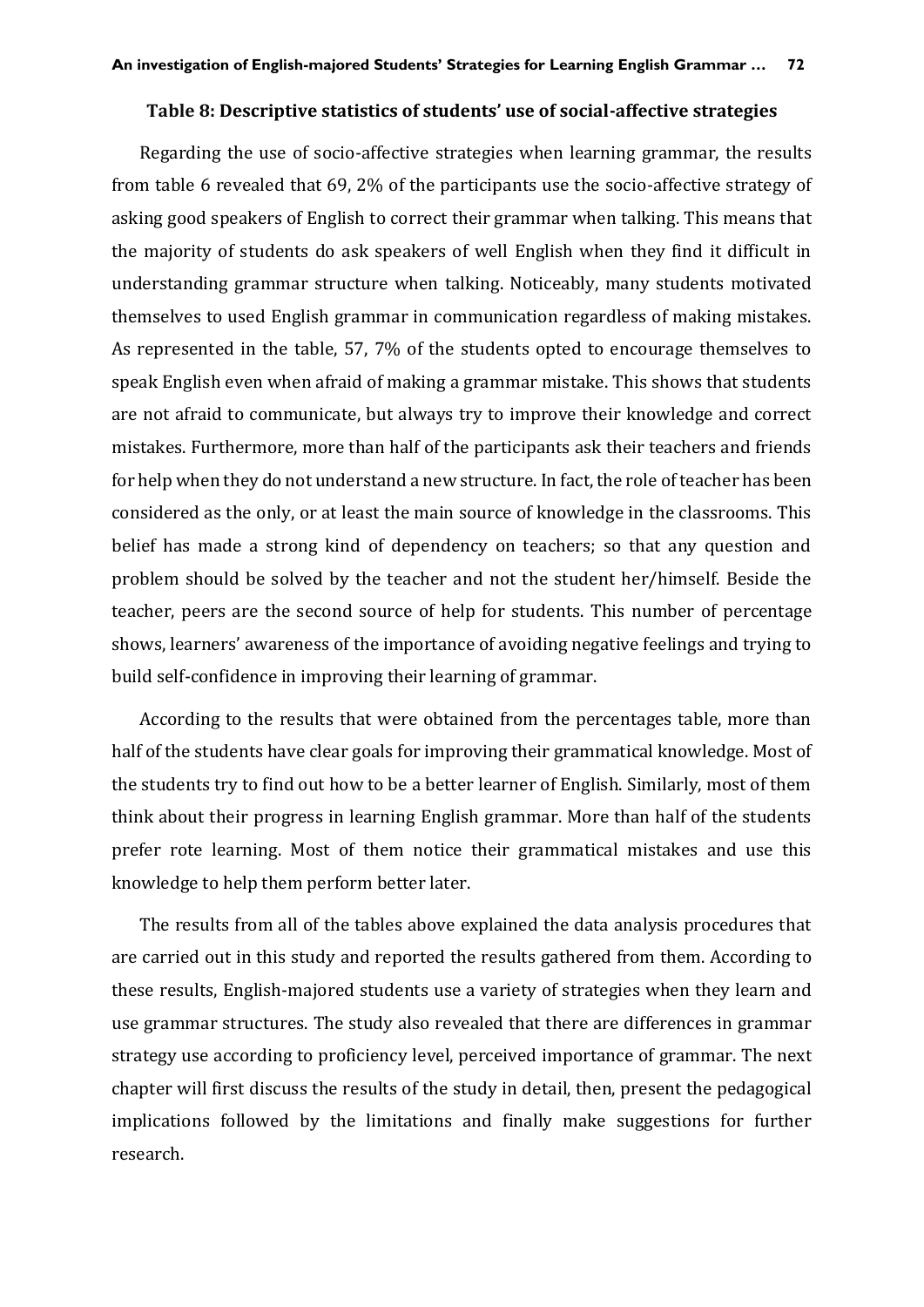#### **V. CONCLUSION AND IMPLICATIONS**

#### **5.1. Conclusion**

The questionnaires were designed to investigate students' opinions about the grammar learning strategies they employ when learning grammar. The results obtained from the first questionnaire reveal that learners have a different conception of grammar. Besides, learners' development of cognitive, metacognitive, memory and social-affective strategies varies. It was surprising to find that most of the participants have basic knowledge about GLS and how they were developed and used effectively to face learning grammar problems. The findings of the study showed that most GLS categories were applied by all participants. The results also confirmed that English-majored students use a variety of strategies when learning and using grammar structures. Certain GLS were consistently considered to have a substantial effect on overcoming learning grammar problems that learners face. Most participants agreed on the effectiveness of the cognitive strategies more than that of other strategies.

Particularly, more participants used cognitive strategies, especially in explicit learning which was detected in the case of "learn grammar by thinking about the context of the structure, "do grammar exercises at home", and "connecting with the structure they already know". They predominantly mentioned engaging in the practice to understand and control sentence structures by doing exercises that have highly controlled activities.

With respect to the predominant use of cognitive strategies, this might be due to the type of grammar tasks that require practice, and it might be due to the fact that learners have their preferred method of facing grammar problems, which is more convenient to their cognitive experiences and styles. Another reason might be due to participants' foreign language proficiency level, as lower level learners use more cognitive strategies and then they are mainly keen on seeking practice opportunities.

This is in line with O'Malley et al.'s (1985) study, as they found that beginner-level Russian and Spanish English as foreign language learners use cognitive strategies the most and more than the intermediate level learners. In addition, this also coincides with the findings of Pawlak (2013), as in his study he found that about 74% of students refer to the use of 'doing exercises' for learning grammar.

In short, this study has revealed that English-majored students use a variety of strategies specifically for learning and using grammar structures. More specifically, it can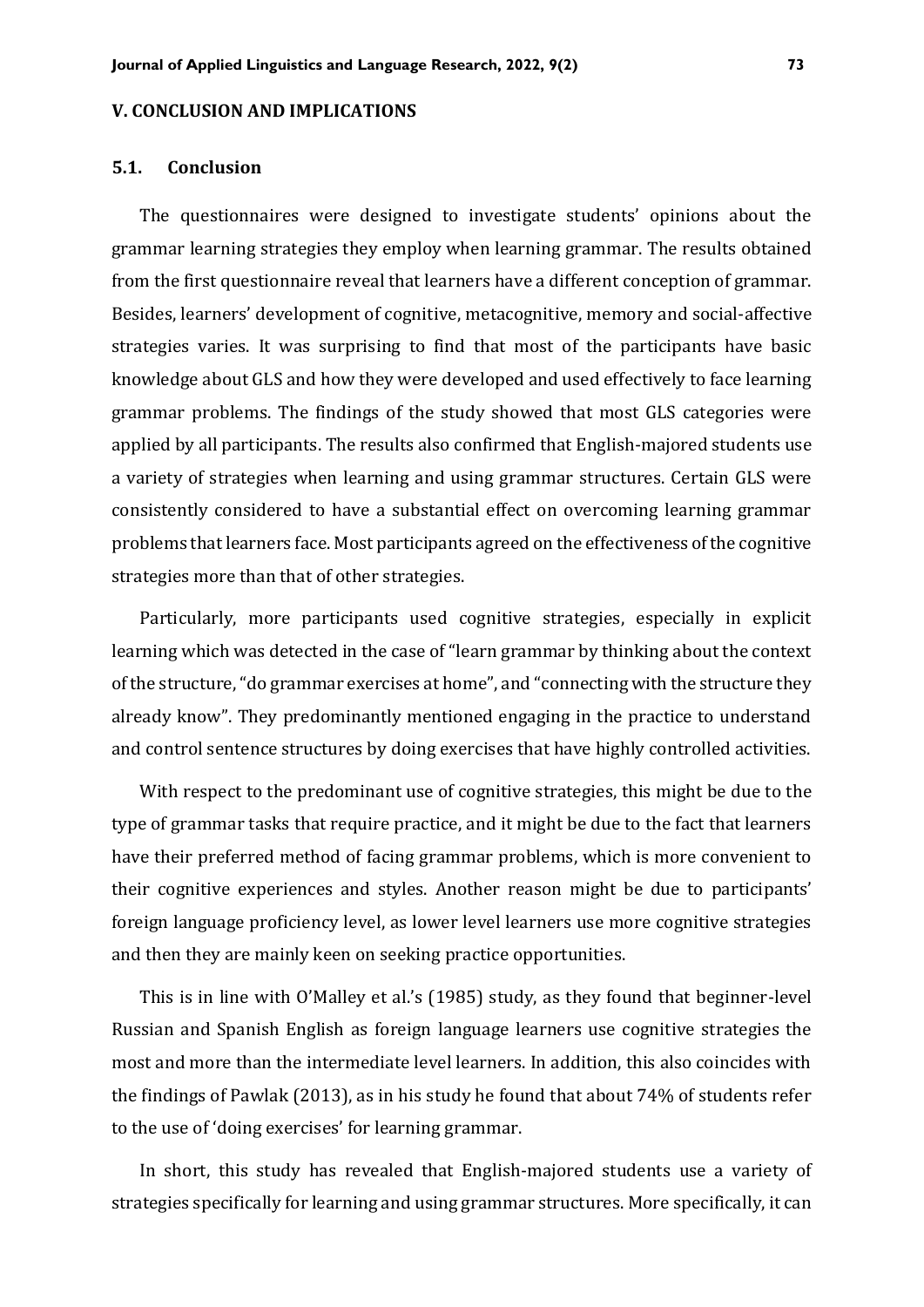be definitely seen that the importance of learning English grammar has been perceived rightly by language learners. The study has also revealed that the use of these strategies varies by level. These findings have once again shown the importance of learning strategies to learning grammar.

#### **5.2. Implications for teaching and learning English grammar**

Oxford (2001) states that learning strategies "make learning easier, faster, more enjoyable, more self-directed, more effective, and more transferable to new situations" (Oxford, 1990, p. 8) when certain conditions about strategies were met. First, they should fit the learners' learning style, and second, they should relate well to the learning second task at hand (Oxford, 2001). Therefore, certain strategies that help learners deal specifically with grammar tasks are essential for learning a foreign language.

As can be seen from the data analysis, all learners appear to use many learning strategies, whether they are low-level students or high-level students. However, they may not always be aware of the strategies they use, so they may not know whether these strategies work well for them. Therefore, it is the teachers' job to make learners aware of these strategies and encourage them to use strategies with variety and relevance (Cohen, 1998; Oxford, 2001).

The survey results show that English-majored students' awareness of using English grammar learning strategy is generally limited, and the usage level is rather. Students have many misconceptions about grammar learning. Many students are tired or afraid of grammar learning. Memory strategy is a traditional method that students apply a lot, so teachers can give students some opportunities to memorize grammatical structures. However, pedagogical strategies should be combined with current methods such as cognitive, metacognitive, and social-effective strategies which can help students learn grammar in the most effective way.

In order to change the students' negative attitude of English grammar learning, strategy training should become an important part of English lessons for students. Teachers must grasp the latest and most comprehensive grammar teaching strategies. In order to strengthen students' strategy using awareness, necessary grammar learning strategy guidance and training should be carried out, for example, delivering lectures on grammar knowledge, guiding students to use a variety of suitable grammar learning strategies, and guiding them to form their own strategy.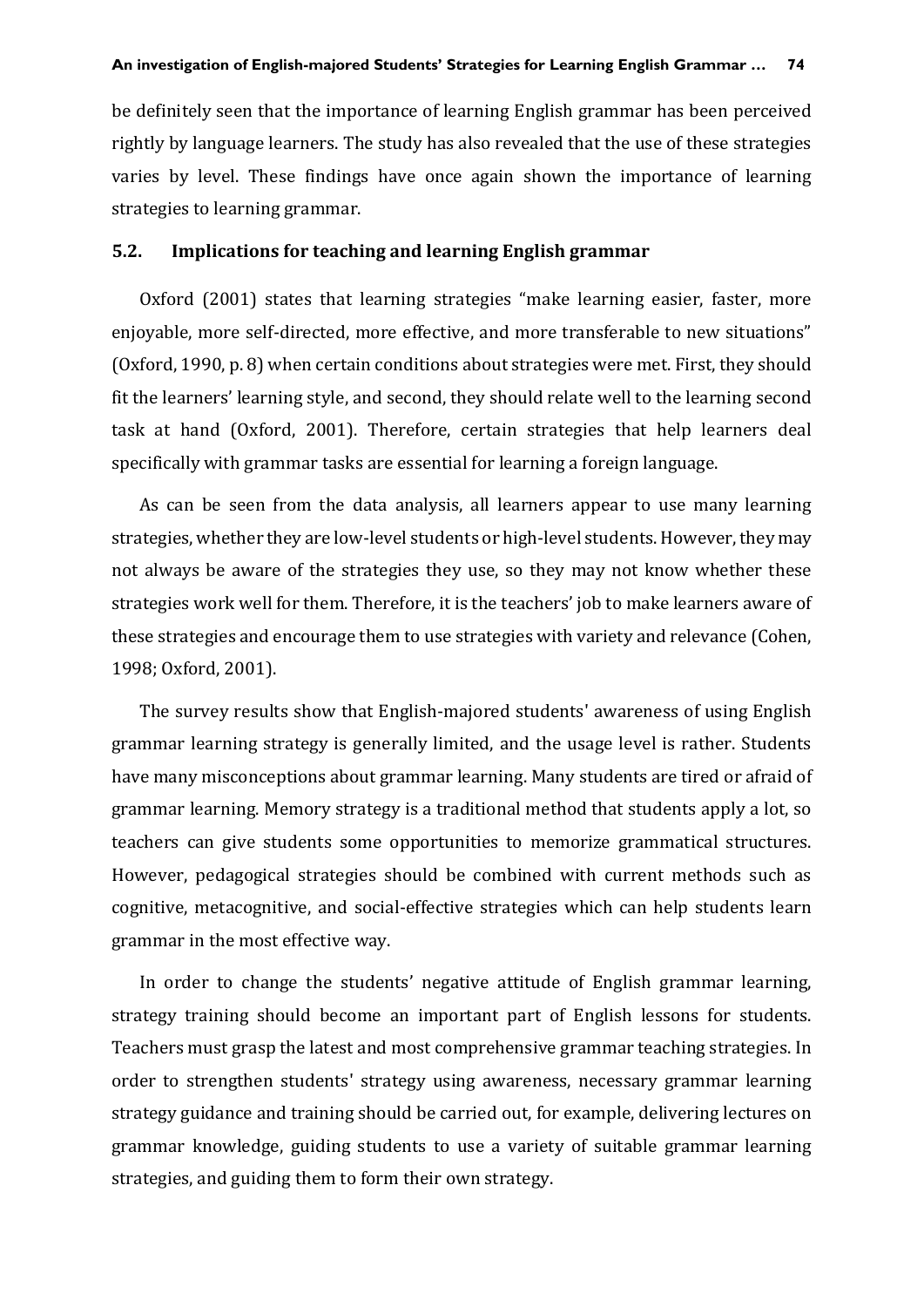To improve the students' grammar using the level of grammar learning strategy, teachers can actively explore effective methods of grammar teaching, and adopt appropriate teaching methods, such as, communicative language teaching method. Teachers can also combine different approaches to make the lessons more interesting and comprehensible to students, especially English- majored students. The combination of methods helps students become more competent when using grammatical structures. To arouse students' interest in learning grammar, a teacher can let student focus on practical usages, for example, the teachers should give students more opportunities to engage in oral communication, improve the students' oral English and improve their English grammar knowledge as well.

According to the result of this study, the researcher suggests that teachers should find other strategies in teaching, so they could help the students to learn the isolated grammar course, especially for the Intermediate Grammar course. Ismail (2010) stated that Teachers do not only focus on teaching only but they should know the students" style in learning to find appropriate strategies and material for learning. Besides, the teachers also need to give more motivation to the students, so that the students can motivate themselves in learning the course.

The list of strategies devised for this study to enable learning and using of grammar structures may help the teachers who would like to help their students improve awareness of these strategies. The questionnaire may thus be used to assess their strategy uses. This assessment may also help teachers attune their instruction to the students' learning styles and strategies. As Oxford (2001) points out, teachers should draw upon a wide range of instructional approaches to address different learning styles and strategies of their students.

#### **Acknowledgement**

This work is supported by Thai Nguyen University of Technology, Thai Nguyen, Vietnam.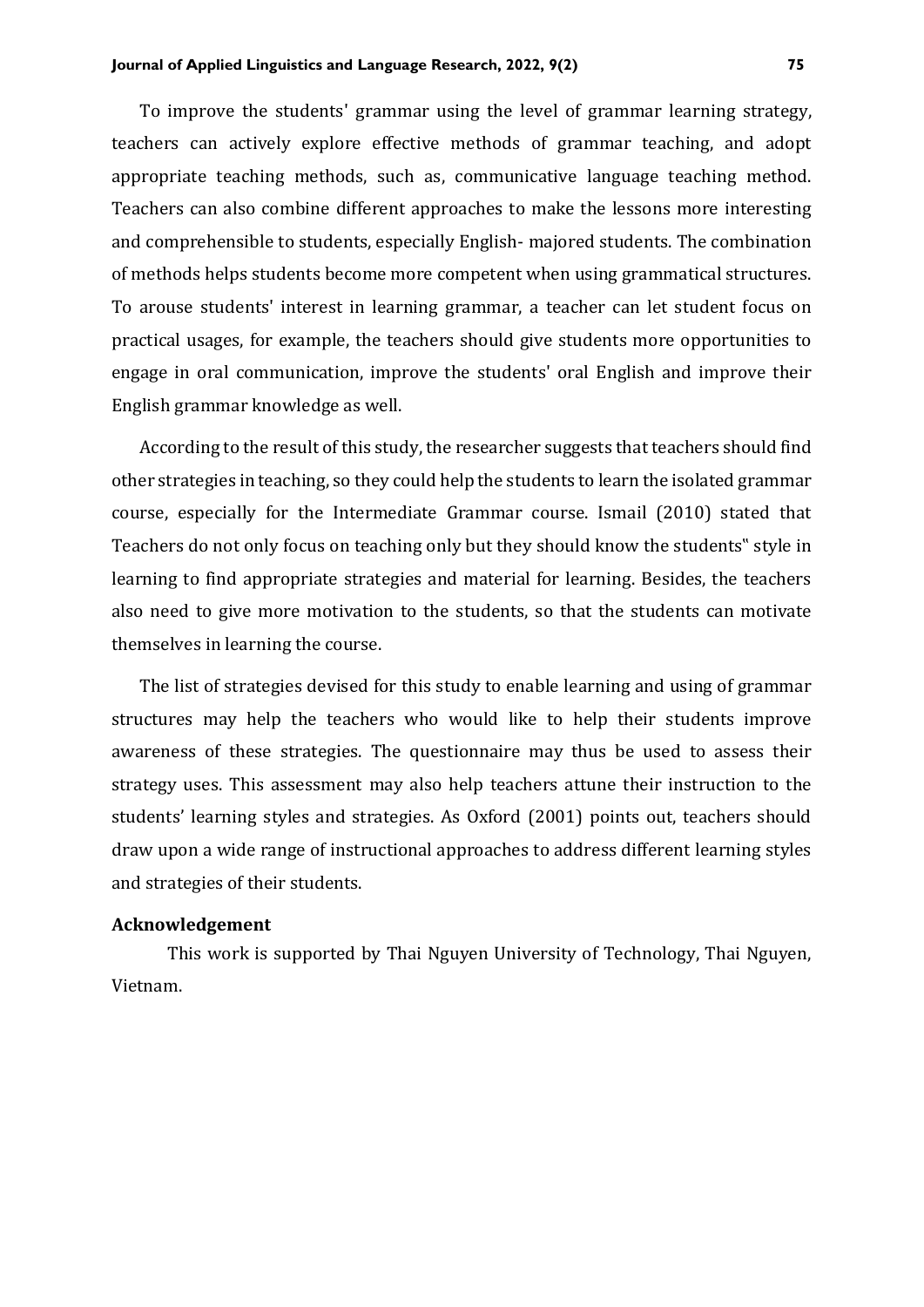## **LIST OF FIGURES**

Table 1 - Categorization used for the grammar learning strategies of this study

Table 2. Oxford's (1990, p. 17) taxonomy of LLSs

Table 3. Based on Pawlak's (2013) classification

Table 4: Grammar learning strategies in survey questionnaire

Table 5: Descriptive statistics of students' use of cognitive strategies

Table 6: Descriptive statistics of students' use of metacognitive strategies

Table 7: Descriptive statistics of students' use of memory strategies

Table 8: Descriptive statistics of students' use of social-affective strategies

Figure 1: Student's awareness of the importance of grammar learning

Figure 2: English-majored students evaluate English grammar

Figure 3: The problems students face when learning English grammar

Figure 4: Learning English grammar has affected student's competence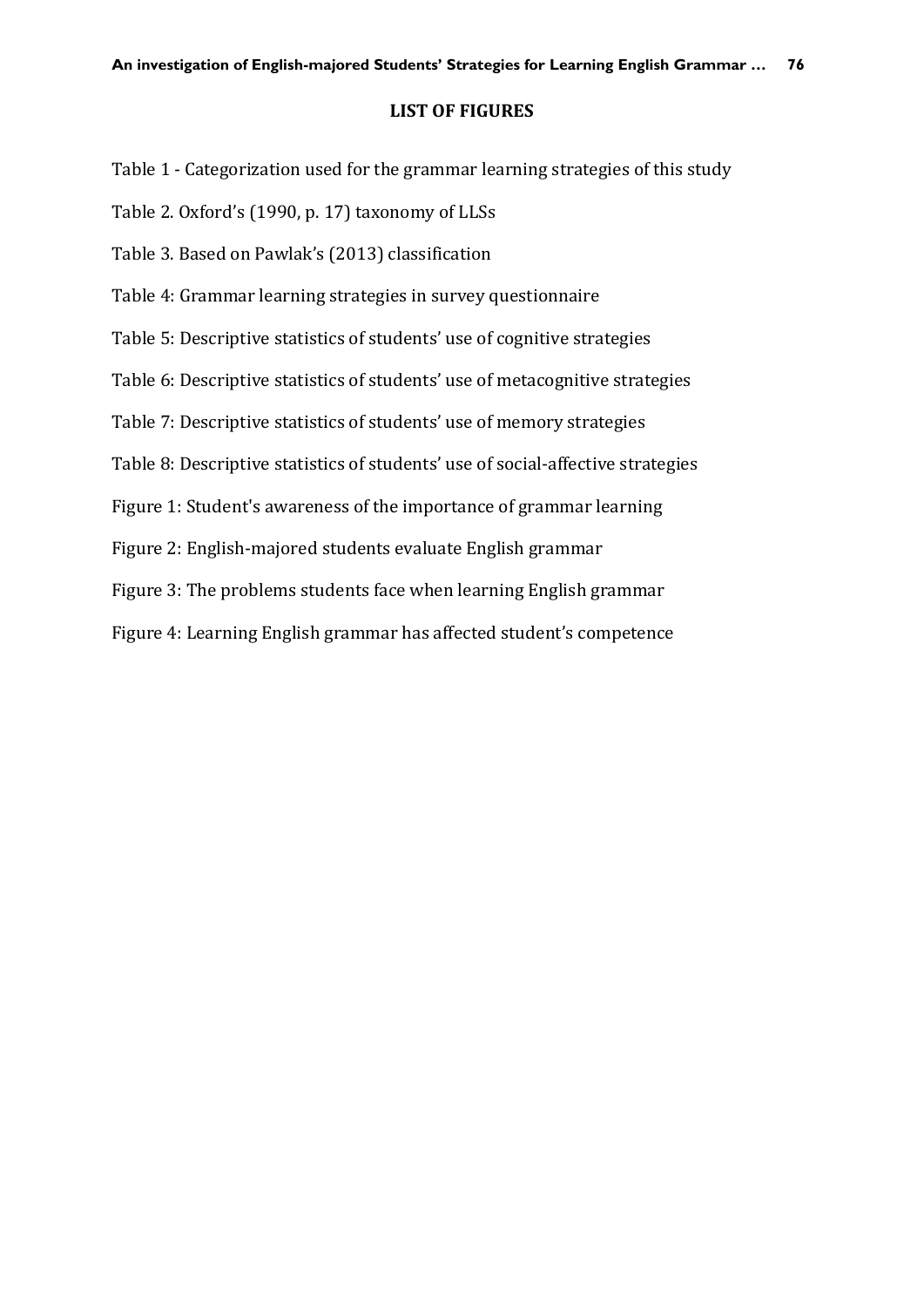# **ABBREVIATIONS**

| <b>TOEFL</b> | Test of English as a Foreign Language           |
|--------------|-------------------------------------------------|
| <b>IELTS</b> | International English Language Testing System   |
| <b>TOEIC</b> | Test of English for International Communication |
| <b>LLS</b>   | Language Learning Strategies                    |
| <b>GLS</b>   | <b>Grammar Learning Strategies</b>              |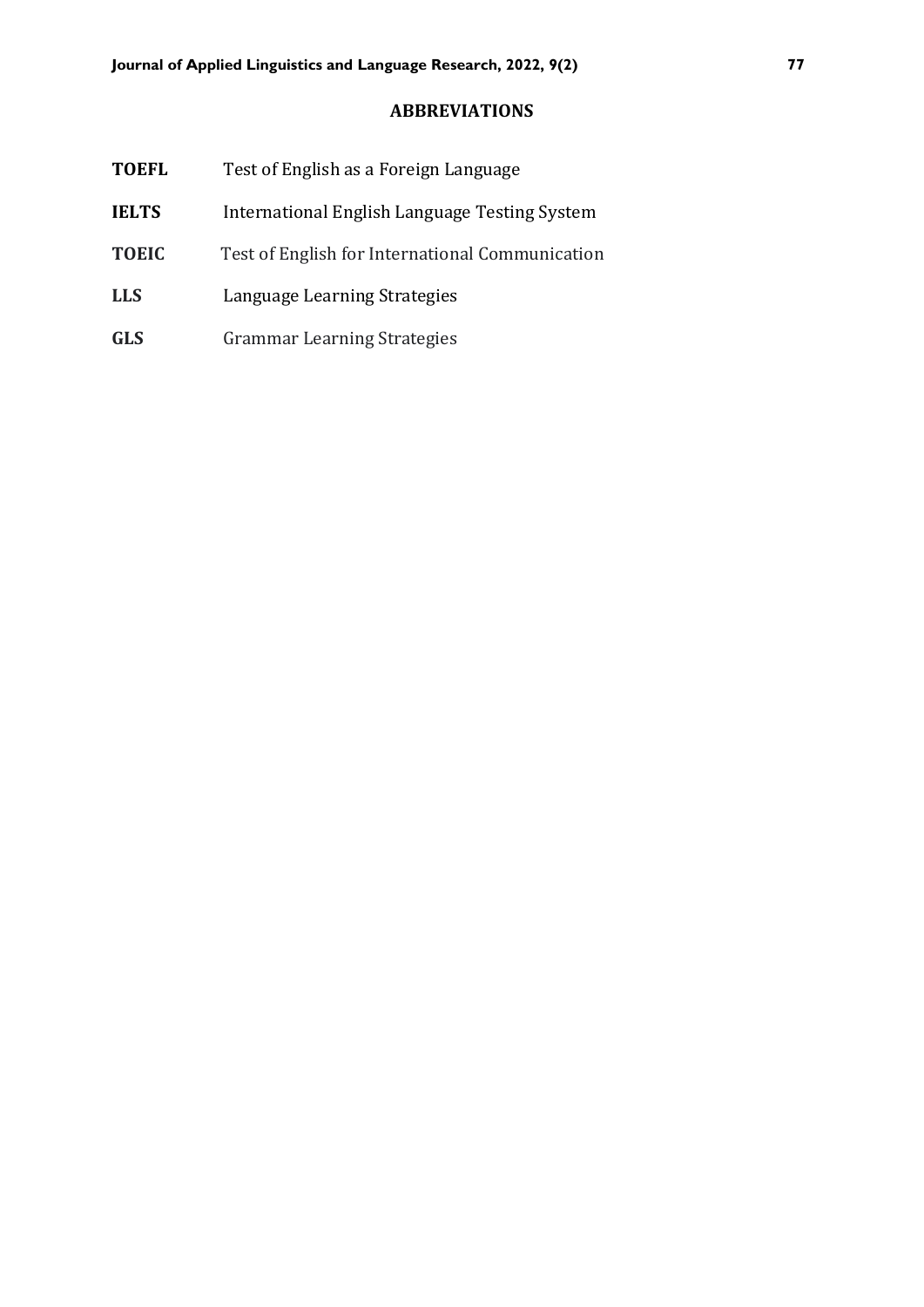#### **REFERENCES**

- Abu Jeld, R. (2004). *Development project based on teaching grammar*. Educational Development Centre, UNRWA, Gaza.
- Bialystok, E. (1981). "The role of conscious strategies in second language proficiency", *in Modern Language Journal*, pp.24-35.
- Brown, Douglas. 1987. Principles of Language Learning and Teaching. New Jersey: Prentice Hall.
- Cohen, A. D. (1998). *Strategies in Learning and Using a Foreign Language*. London: Longman
- Cohen, A. D., & Pinilla-Herrera, A. (2010) Communicating grammatically: Constructing a learner strategies website for Spanish. In T. Kao & Y. Lin (Eds.), *A new look at language teaching and testing: English as subject and vehicle (pp. 63-83). Taipei,* Taiwan: The Language Training and Testing Center.
- Dörnyei, Z., & Skehan, P. (2003). Individual differences in second language learning. In C. J. Doughty, & M. H. Long (Eds.), *The handbook of second language acquisition* (pp. 589-630). Oxford, Blackwell.
- Dörnyei, Z. (2002). *Questionnaires in second language research: Construction, administration, and processing. Mahwah*, NJ: Lawrence Erlbaum Associates.
- Doff, A. (1998). *Teach English: a training course for teachers*, the press syndicate the University of Cambridge, Britain.
- Ellis, R. (2006). Current issues in the teaching of grammar: an SLA perspective. *TESOL.*
- Ellis, R. (2005). Measuring implicit and explicit knowledge of a second language: A psychometric study. *Studies in Second Language Acquisition, 27,* 141-172.
- Ellis, R.(1997), *Second Language Acquisition*, Oxford: OUP
- Griffiths, C. (2008). Strategies and good language learners. In Griffiths, C. (Ed.), *Lessons form good language learners* (pp. 83-98)*.* Cambridge University Press. [https://doi.org/10.1017/ cbo9780511497667.009](https://doi.org/10.1017/cbo9780511497667.009)
- Ghani, M. 2003. *Language Learning Strategies Employed by L2 Learners*. Journal of Research (Faculty of Languages & Islamic Studies) 2003 Vol.4.
- Faerch , Claus and G.Kasper . (1983). *Strategies in Interlanguage Communication*. London: Longman.
- Hamrick.P *The Effectiveness of Cognitive Grammar and Traditional Grammar in L1 Pedagogy*: An Empirical Test. Unpblished M.A thesis, Youngstown State University. (2008)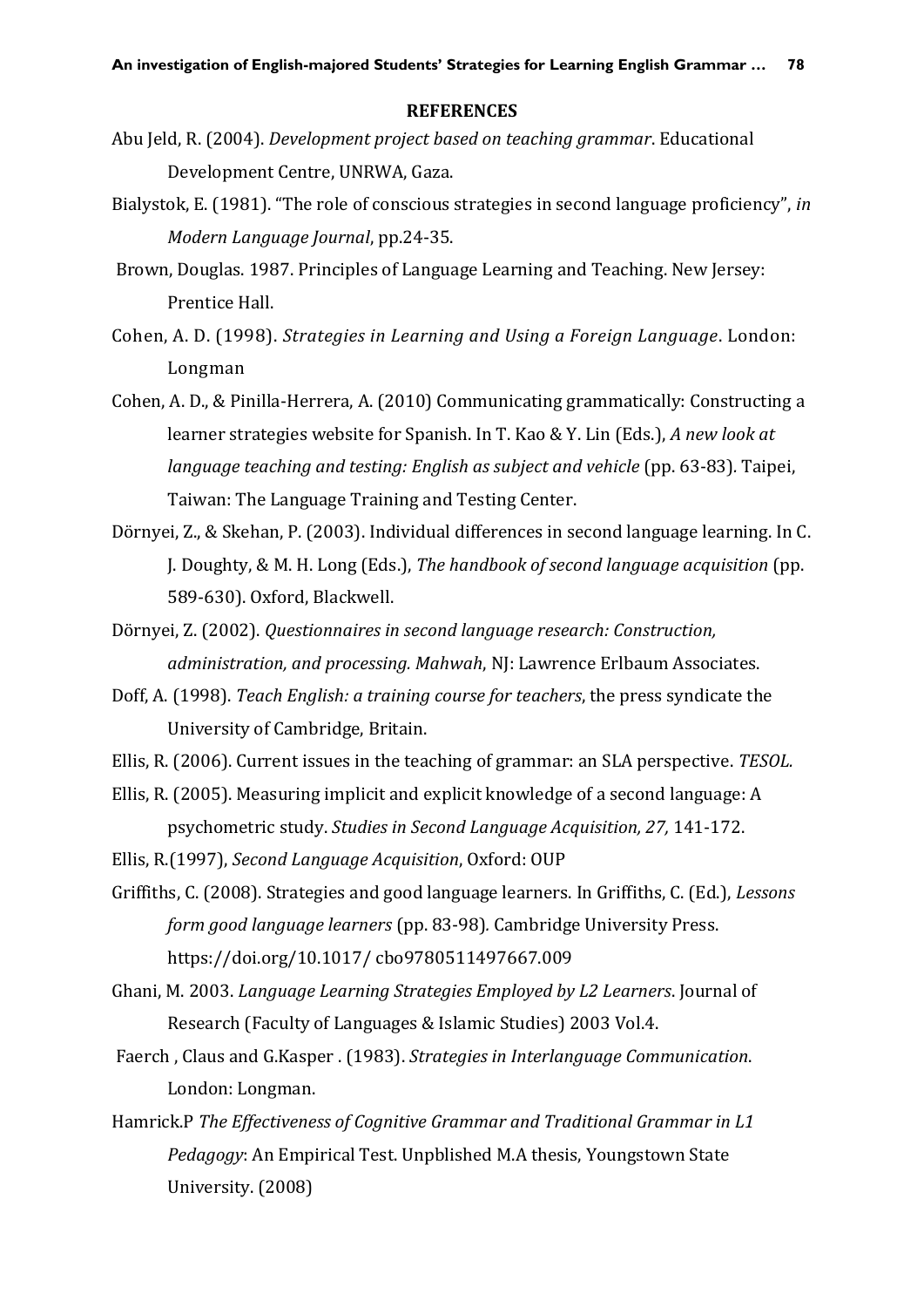- Larsen-Freeman, D. (2003). *Teaching grammar: From grammar to grammaring.*Boston: Heinle and Heinle.
- Nyikos, M. and Oxford, R. L. (1993). "A factor analytic study of language learning strategy use: Interpretations from information-processing theory and social psychology", in *Modern Language Journal*, 7: 11-22.

Nordquist, R. (2010). *Grammar and Composition: What is Grammar?* (Forum).

- O'Malley, J. & Chamot, A. (1990). *Learning strategies in second language acquisition.*  England. Cambridge University Press*.*
- O'MALLEY, J. Michael, CHAMOT, Anna U., STEWNER-MANZANARES, Gloria, RUSSO, Rocco P., and L. KUPPER. (1985). "*Learning Strategy Applications with Students of English as a Second Language"* in TESOL Quarterly 19: 557-584
- Oxford, R. (1990). Language learning strategies: *What every teacher should know*. Boston: Heinle and Heinle Publishers.
- Oxford, R. (2003). Language Learning Styles and Strategies: An Overview. Available at http://web.ntpu.edu.tw/~language/workshop/read2.pdf (visited on 15th Jul 2015).
- Oxford, R. L. (2017). *Teaching and researching language learning strategies: Selfregulation in context.* New York and London: Routledge.
- Oxford. R. L., Lee, R. L., & Park, G. (2007). L2 grammar strategies: The Second.
- Cinderella and beyond. In A. D. Cohen & E. Macaro (Eds.), *Language learner strategies: Thirty years of research and practice* (pp. 117-139). Oxford: Oxford University Press.
- Pawlak, M. (2006). *The place of form-focused instruction in the foreign language classroom.* Poznan – Kalisz: Adam Mickiewicz University Press.
- Pawlak, M. (2009). Grammar Learning Strategies and Language Attainment: Seeking a Relationship. Research in Language 7: 43-60.
- Pawlak, M. (2013). Researching grammar learning strategies: combining the macro- and micro perspective. In Ł. Salski, W. Szubko-Sitarek & J. Majer (Eds), *Perspectives on foreign language learning* (pp. 191-220). University of Łódź Press.
- Pawlak, M. (2014). *Error correction in the foreign language classroom: Reconsidering the issues.* Heidelberg – New York: Springer.
- Rubin, J. (1975). What the "good language learner" can teach us. *TESOL Quarterly*, 9(1), 41-51)